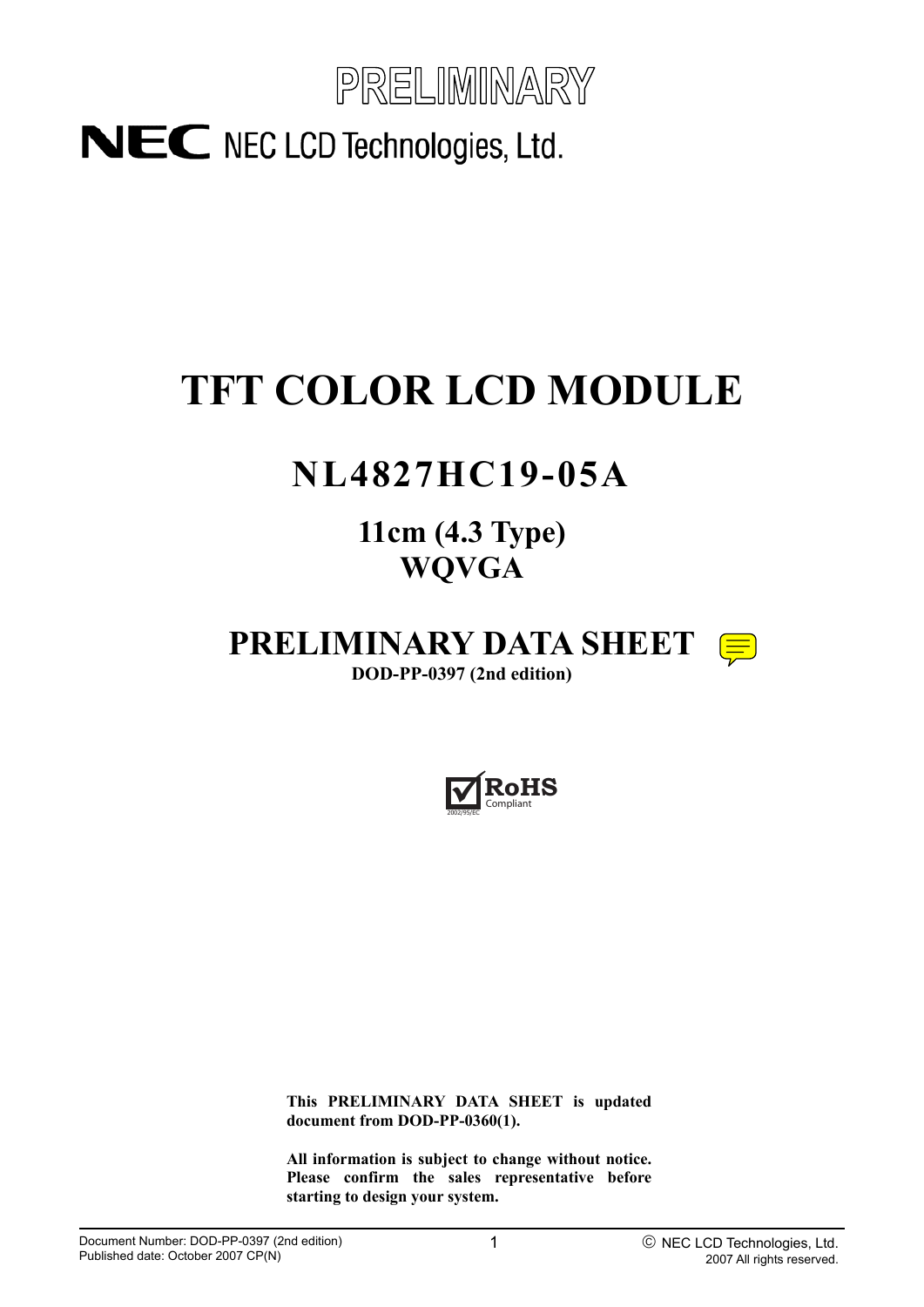

#### **INTRODUCTION**

<span id="page-1-0"></span>The Copyright to this document belongs to NEC LCD Technologies, Ltd. (hereinafter called "NEC"). No part of this document will be used, reproduced or copied without prior written consent of NEC.

NEC does and will not assume any liability for infringement of patents, copyrights or other intellectual property rights of any third party arising out of or in connection with application of the products described herein except for that directly attributable to mechanisms and workmanship thereof. No license, express or implied, is granted under any patent, copyright or other intellectual property right of NEC.

Some electronic parts/components would fail or malfunction at a certain rate. In spite of every effort to enhance reliability of products by NEC, the possibility of failures and malfunction might not be avoided entirely. To prevent the risks of damage to death, human bodily injury or other property arising out thereof or in connection therewith, each customer is required to take sufficient measures in its safety designs and plans including, but not limited to, redundant system, fire-containment and anti-failure.

The products are classified into three quality grades: **"Standard"**, **"Special"**, and **"Specific"** of the highest grade of a quality assurance program at the choice of a customer. Each quality grade is designed for applications described below. Any customer who intends to use a product for application other than that of Standard quality grade is required to contact an NEC sales representative in advance.

The **Standard** quality grade applies to the products developed, designed and manufactured in accordance with the NEC standard quality assurance program, which are designed for such application as any failure or malfunction of the products (sets) or parts/components incorporated therein a customer uses are, directly or indirectly, free of any damage to death, human bodily injury or other property, like general electronic devices.

Examples: Computers, office automation equipment, communications equipment, test and measurement equipment, audio and visual equipment, home electronic appliances, machine tools, personal electronic equipment, industrial robots, etc.

The **Special** quality grade applies to the products developed, designed and manufactured in accordance with an NEC quality assurance program stricter than the standard one, which are designed for such application as any failure or malfunction of the products (sets) or parts/components incorporated therein a customer uses might directly cause any damage to death, human bodily injury or other property, or such application under more severe condition than that defined in the Standard quality grade without such direct damage.

Examples: Control systems for transportation equipment (automobiles, trains, ships, etc.), traffic control systems, anti-disaster systems, anti-crime systems, medical equipment not specifically designed for life support, safety equipment, etc.

The **Specific** quality grade applies to the products developed, designed and manufactured in accordance with the standards or quality assurance program designated by a customer who requires an extremely higher level of reliability and quality for such products.

Examples: Military systems, aircraft control equipment, aerospace equipment, nuclear reactor control systems, medical equipment/devices/systems for life support, etc.

The quality grade of this product is the **"Standard"** unless otherwise specified in this document.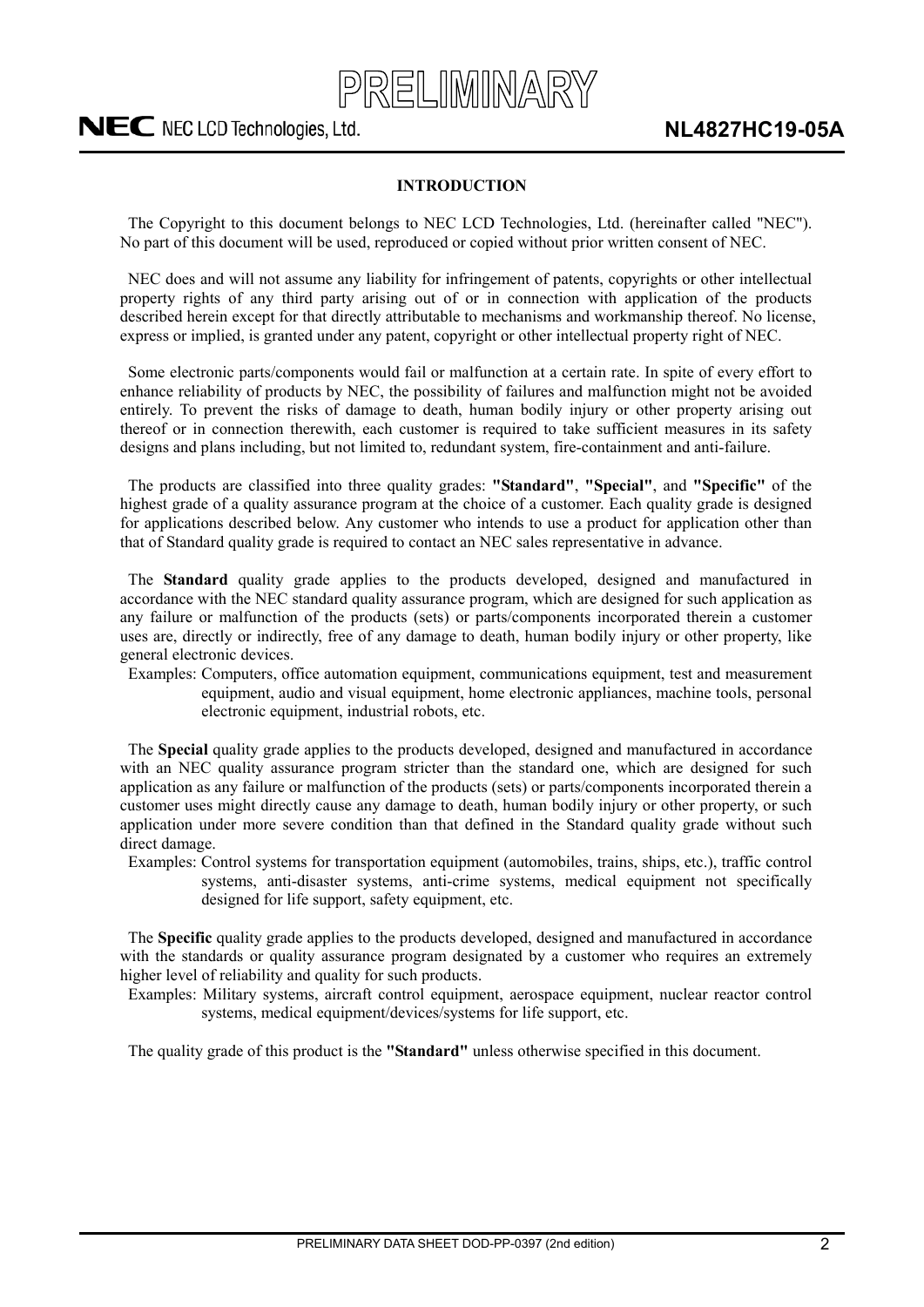

### **NL4827HC19-05A**

#### **CONTENTS**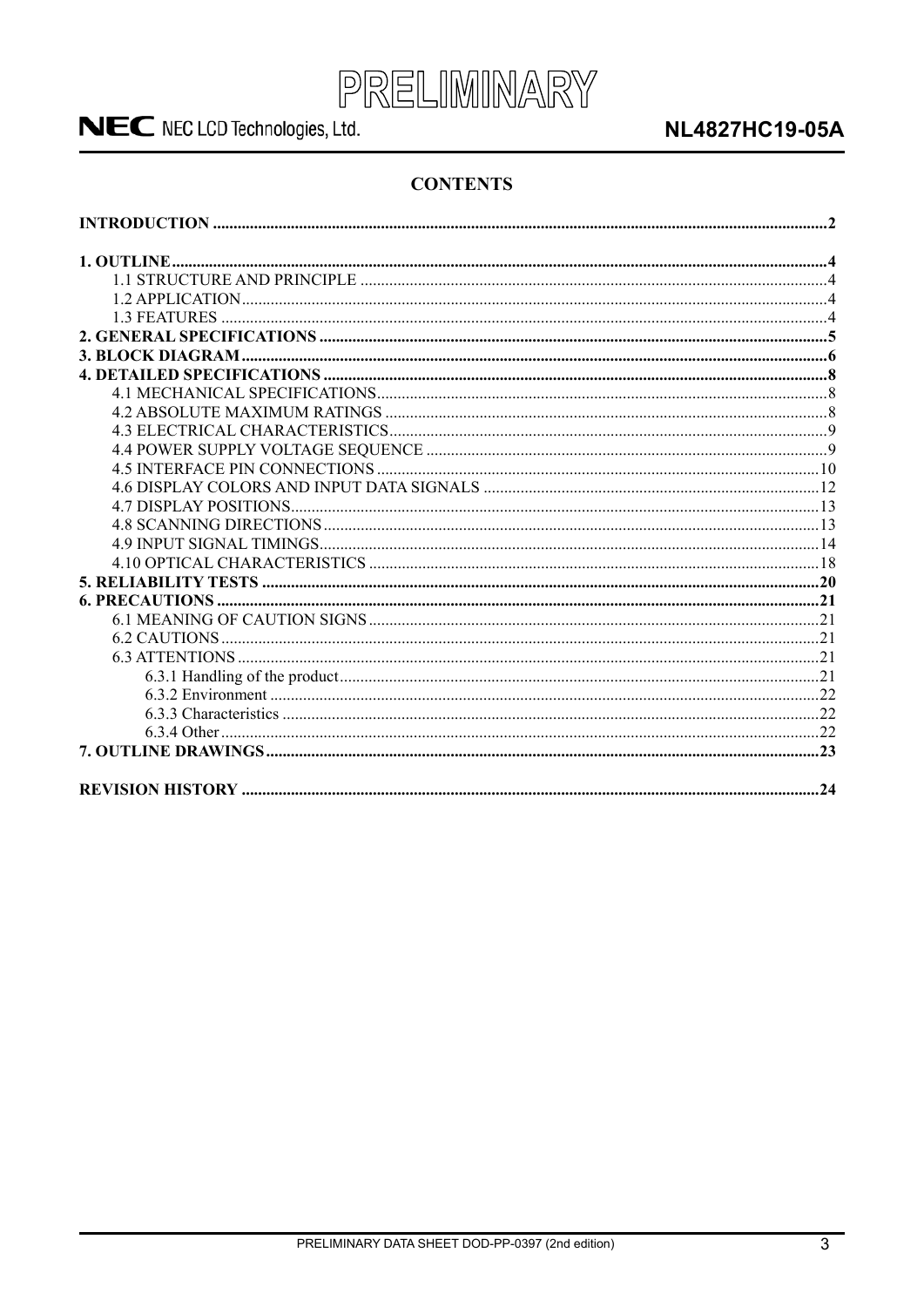

#### <span id="page-3-0"></span>**1. OUTLINE**

#### 1.1 STRUCTURE AND PRINCIPLE

Color LCD module NL4827HC19-05A is composed of the amorphous silicon thin film transistor liquid crystal display (a-Si TFT LCD) panel structure with driver LSIs for driving the TFT (Thin Film Transistor) array, and a backlight.

The a-Si TFT LCD panel structure is injected liquid crystal material into a narrow gap between the TFT array glass substrate and a color-filter glass substrate.

Color (Red, Green, Blue) data signals from a host system (e.g. signal generator, etc.) are modulated into best form for active matrix system by a controller, and sent to the driver LSIs which drive the individual TFT arrays.

The TFT array as an electro-optical switch regulates the amount of transmitted light from the backlight assembly, when it is controlled by data signals. Color images are created by regulating the amount of transmitted light through the TFT array of red, green and blue dots.

#### 1.2 APPLICATION

• Personal navigation device

#### 1.3 FEATURES

- Transmissive type
- Backlight attached
- $\bullet$  High luminance
- $\bullet$  High contrast
- Including LCD controller and power supply
- x 8**-**bit digital RGB signals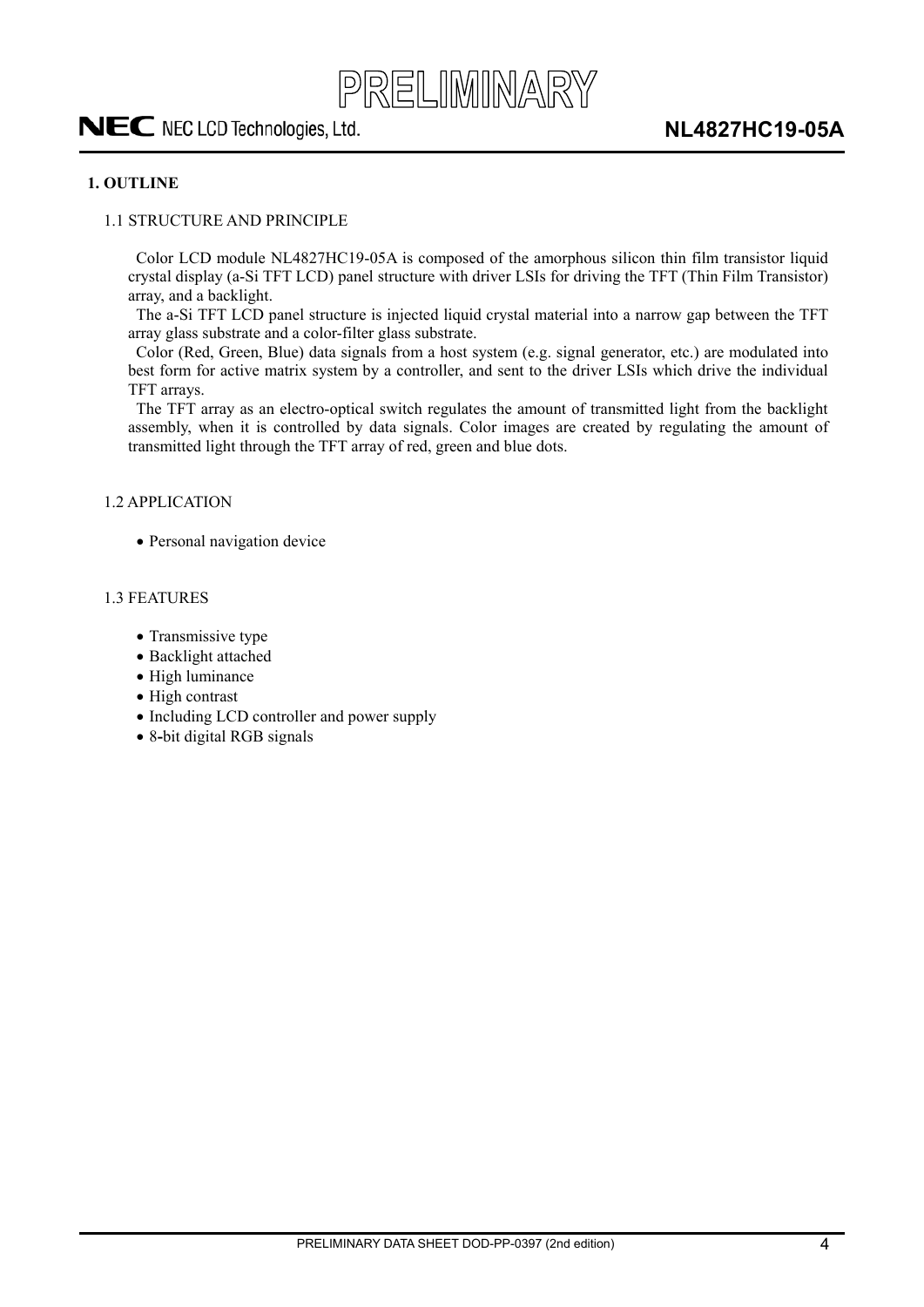

### <span id="page-4-0"></span>**2. GENERAL SPECIFICATIONS**

| Display area                         | 95.04 (H) $\times$ 53.856 (V) mm                                                                                                                                           |                         |
|--------------------------------------|----------------------------------------------------------------------------------------------------------------------------------------------------------------------------|-------------------------|
| Diagonal size of display             | 11cm(4.3 inches)                                                                                                                                                           |                         |
| Drive system                         | a-Si TFT active matrix                                                                                                                                                     |                         |
| <b>Display color</b>                 | 16,777,216 colors                                                                                                                                                          |                         |
| Pixel                                | 480 (H) $\times$ 272 (V) pixels                                                                                                                                            |                         |
| Pixel arrangement                    | RGB (Red dot, Green dot, Blue dot) vertical stripe                                                                                                                         |                         |
| Dot pitch                            | $0.066$ (H) $\times$ 0.198 (V) mm                                                                                                                                          |                         |
| Pixel pitch                          | $0.198$ (H) $\times$ 0.198 (V) mm                                                                                                                                          |                         |
| Module size                          | 105.5 (H) $\times$ 67.2 (V) $\times$ 3.8 (D) mm (typ.)                                                                                                                     | $\overline{2}$          |
| Weight                               | 51 (typ.)                                                                                                                                                                  | $\overline{\mathbf{2}}$ |
| Polarizer surface                    | Clear                                                                                                                                                                      |                         |
| <b>Polarizer</b><br>pencil-hardness  | 3H (min.) [by JIS K5400]                                                                                                                                                   |                         |
| <b>Designed viewing</b><br>direction | Viewing direction without image reversal: down side (6 o'clock)                                                                                                            |                         |
| Luminance                            | At $IL = 20mA$<br>$600 \text{cd/m}^2$ (typ.)                                                                                                                               | $\overline{2}$          |
| Contrast ratio                       | $\overline{At\,IL=20mA}$<br>$500:1$ (typ.)                                                                                                                                 |                         |
| <b>Color</b> gamut                   | At LCD panel center<br>60% (typ.) [against NTSC color space]                                                                                                               |                         |
| <b>Response time</b>                 | Ton+Toff (10% $\leftarrow \rightarrow 90\%$ )<br>$33ms$ (typ.)                                                                                                             | $\overline{2}$          |
| <b>Signal system</b>                 | 8-bit digital signals for data of RGB colors, Dot clock (CLK), DE, Horizontal<br>synchronous signal (HSYNC), Vertical synchronous signal (VSYNC),<br>Reset signal (/RESET) |                         |
| <b>Supply voltage</b>                | VCC: 3.0V (typ., for Logic)<br>VDD: 5.0V (typ., for LCD driver)                                                                                                            | $\overline{2}$          |
| <b>Power consumption</b>             | LCD panel + Driver: $(125)$ mW (typ.)<br>Backlight:<br>$(512)$ mW (typ., at IL=20mA)                                                                                       | $\overline{2}$          |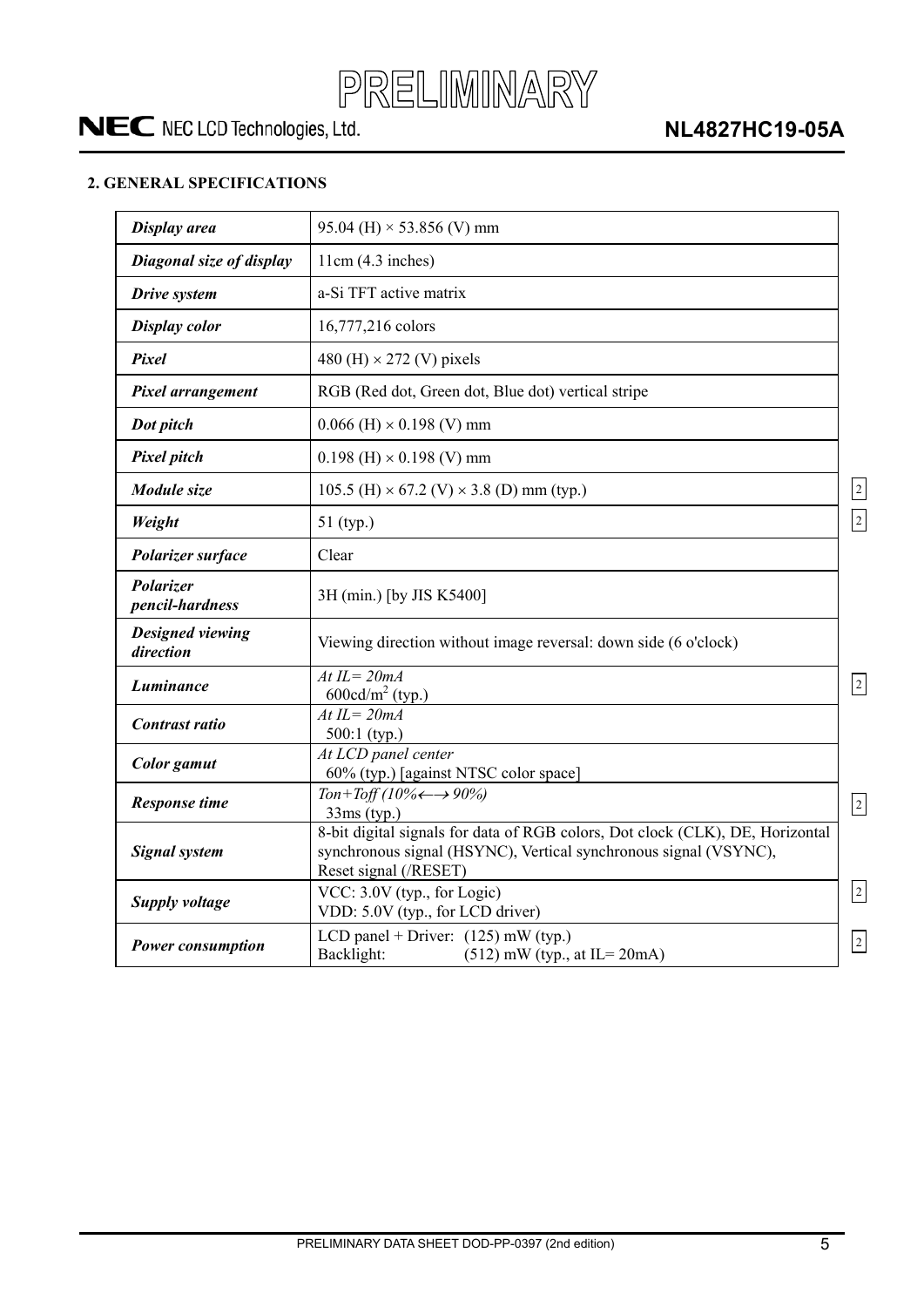

#### <span id="page-5-0"></span>**3. BLOCK DIAGRAM**

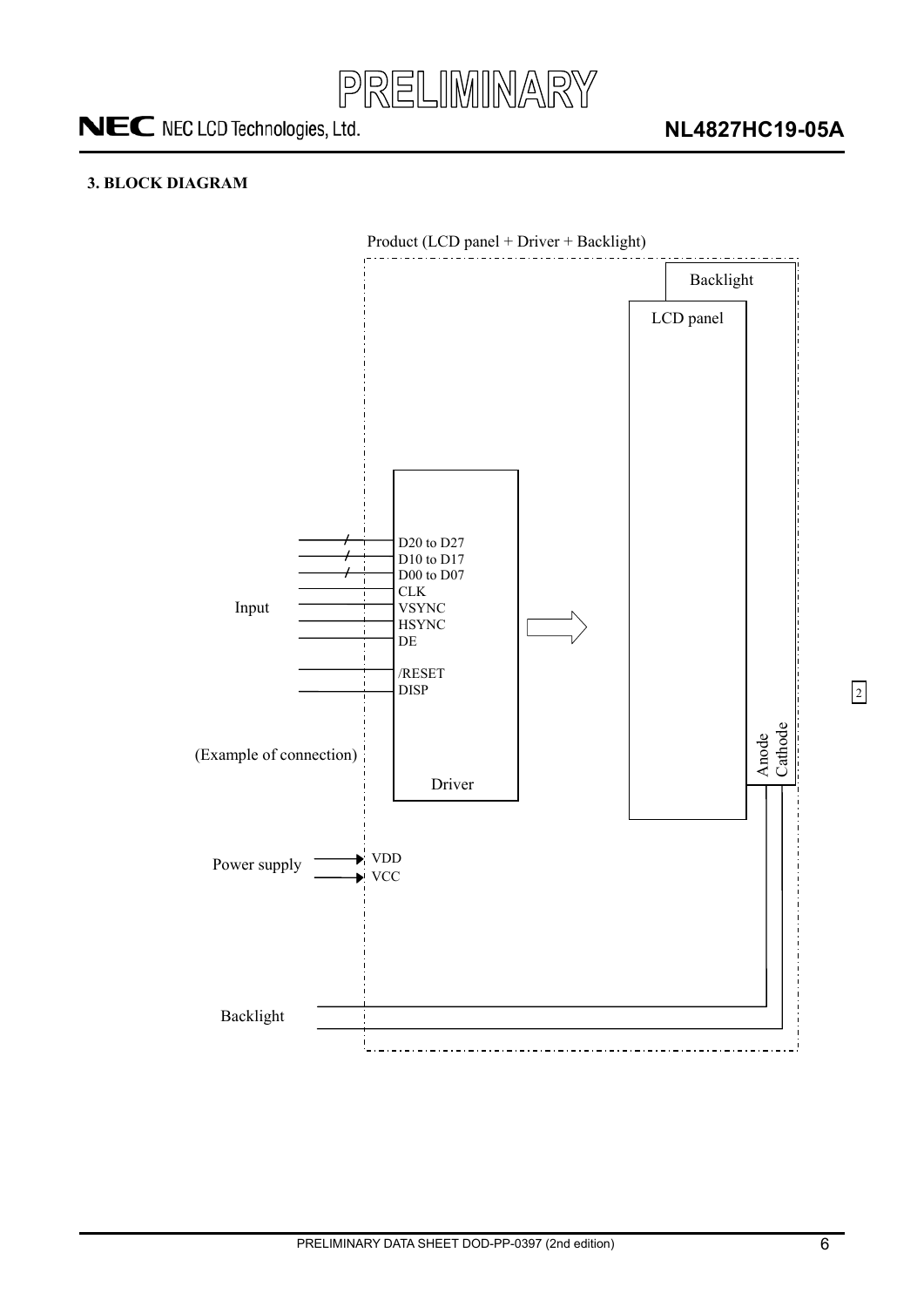

### **NL4827HC19-05A**



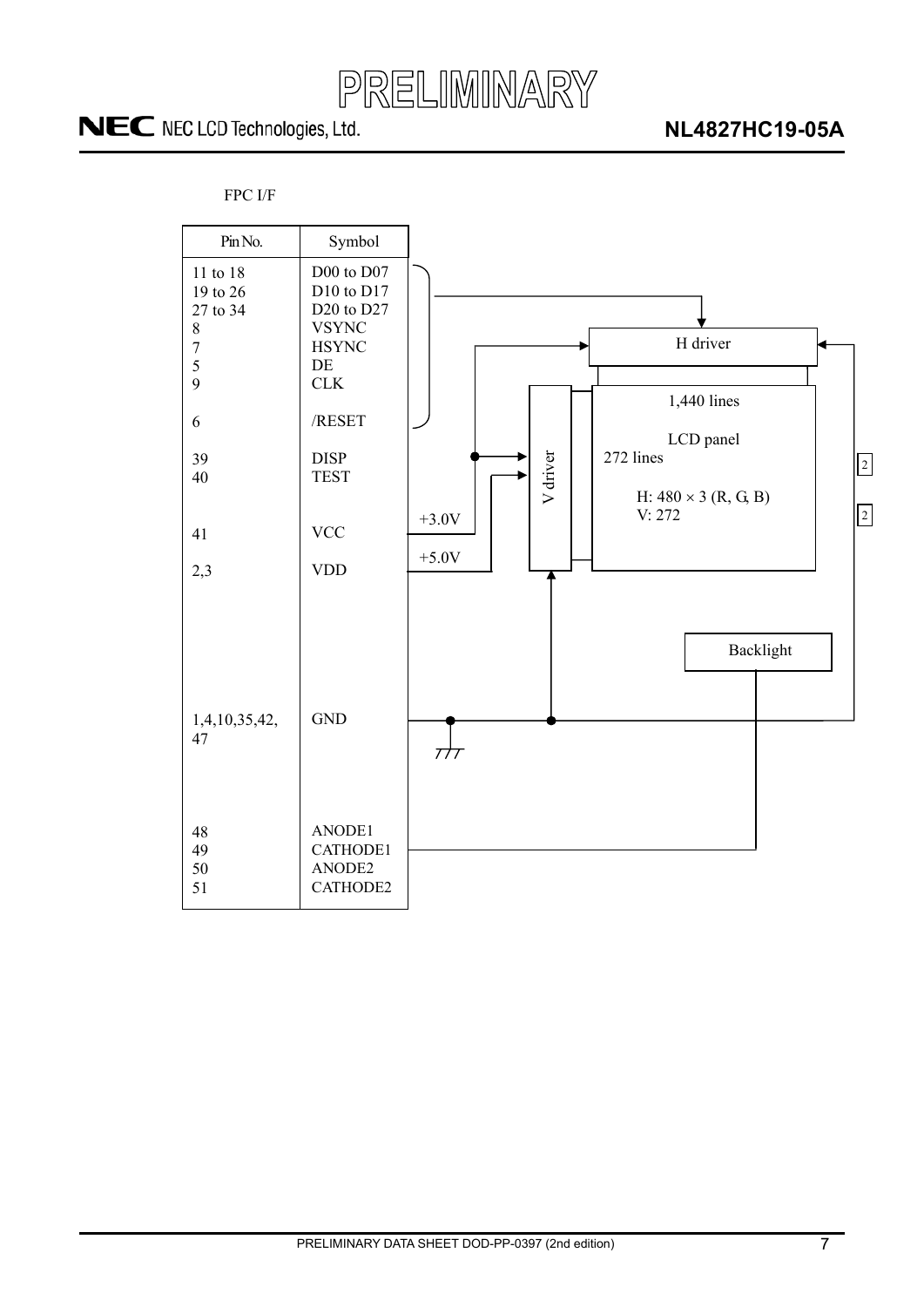

### **NL4827HC19-05A**

#### <span id="page-7-0"></span>**4. DETAILED SPECIFICATIONS**

#### 4.1 MECHANICAL SPECIFICATIONS

| Parameter    | Specification                                                                       |                   | Unit |                |
|--------------|-------------------------------------------------------------------------------------|-------------------|------|----------------|
| Module size  | $105.5 \pm 0.3$ (W) $\times$ 67.2 $\pm$ 0.3 (H) $\times$ 3.8 $\pm$ 0.3 (D)<br>Note1 | Note <sub>2</sub> | mm   | $\overline{2}$ |
| Display area | $95.04$ (H) $\times$ 53.856 (V)                                                     | Note <sub>2</sub> | mm   |                |
| Weight       | 51 (typ.), 53 (max.)                                                                |                   | ь    | $\overline{2}$ |

Note1: Excluding FPC

Note2: See "**7. OUTLINE DRAWINGS**".

#### 4.2 ABSOLUTE MAXIMUM RATINGS

|                            | Parameter                    | Symbol                                | Rating             | Unit            | Remarks                                            |  |
|----------------------------|------------------------------|---------------------------------------|--------------------|-----------------|----------------------------------------------------|--|
|                            |                              | <b>VCC</b>                            | $-0.3$ to $+6.0$   | V               | Ta= $25^{\circ}$ C                                 |  |
| Supply voltage             |                              | <b>VDD</b>                            | $-0.3$ to $+6.0$   |                 |                                                    |  |
| Logic input voltage        |                              | VI                                    | $-0.3$ to VCC+0.3  | V               | Logic signals                                      |  |
|                            | Reverse voltage              | <b>VR</b>                             | $\leq 20$          | V               | Ta= $25^{\circ}$ C,                                |  |
| Power dissipation          |                              | <b>PD</b>                             | $\leq$ 492         | mW              | These values are applied<br>for both Anode1 and 2. |  |
|                            | Backlight<br>Forward current |                                       | Note1              | mA              |                                                    |  |
|                            | Pulse forward current        | <b>IFP</b>                            | 100                | mA              | Pulse width $\leq 10$ ms,<br>Duty $\leq 1/10$      |  |
| Storage temperature        |                              | <b>Tst</b><br>$(-30 \text{ to } +80)$ |                    | $\rm ^{\circ}C$ |                                                    |  |
| Operating temperature      |                              | Top                                   | $-20$ to $+70$     |                 | Product surface<br>Note2                           |  |
|                            |                              |                                       | $\leq 95$          |                 | Ta $\leq 40^{\circ}$ C                             |  |
| Relative humidity          |                              | <b>RH</b>                             | $\leq 85$          | $\frac{0}{0}$   | $40^{\circ}$ C <ta<math>\leq 50^{\circ}C</ta<math> |  |
|                            | Note3                        |                                       | $\leq$ 55          |                 | $50^{\circ}$ C <ta<math>\leq 60^{\circ}C</ta<math> |  |
|                            |                              |                                       | $\leq 36$          |                 | $60^{\circ}$ C <ta<math>\leq 70^{\circ}C</ta<math> |  |
| Absolute humidity<br>Note3 |                              | AH                                    | $\leq 70$<br>Note4 | $g/m^3$         | Ta $> 70^{\circ}$ C                                |  |
| Storage altitude           |                              |                                       | $\leq 13,600$      | m               | $(-30^{\circ}C \le Ta \le 80^{\circ}C)$            |  |
| Operating altitude         |                              |                                       | $\leq 4,850$       | m               | $-20^{\circ}$ C $\leq$ Ta $\leq$ 70°C              |  |

Note1: Allowable forward current



Note2: Measured at display area

Note3: No condensation

2

2 2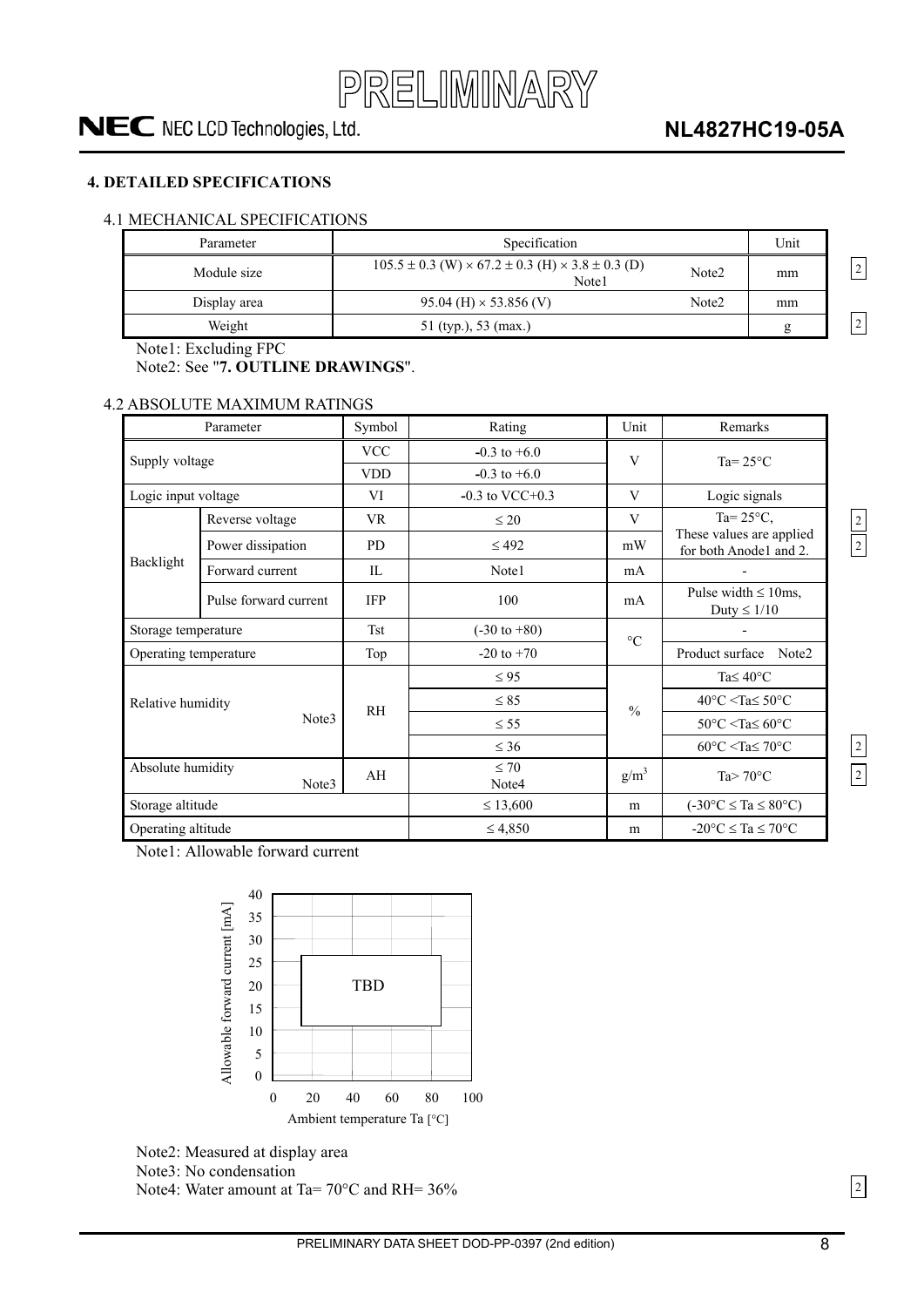

### **NL4827HC19-05A**

#### 4.3 ELECTRICAL CHARACTERISTICS

#### (1) Logic/ LCD driving

|                                                            |            |                          |        |            |      | $Ta = 25^{\circ}C$                    |                |
|------------------------------------------------------------|------------|--------------------------|--------|------------|------|---------------------------------------|----------------|
| Parameter                                                  | Symbol     | min.                     | typ.   | max.       | Unit | Remarks                               |                |
| Logic supply voltage                                       | <b>VCC</b> | 2.3                      | 3.0    | 3.6        | V    |                                       | $\sqrt{2}$     |
| LCD driver supply voltage                                  | <b>VDD</b> | 4.8                      | 5.0    | 5.2        | V    |                                       | $\overline{c}$ |
| Logic input high voltage                                   | <b>VIH</b> | $0.7$ VCC                |        | <b>VCC</b> | V    | Logic signal                          | 2              |
| Logic input low voltage                                    | <b>VIL</b> | $\theta$                 |        | $0.2$ VCC  | V    |                                       |                |
| VCC supply current                                         | ICC        |                          | (4.0)  | TBD        | mA   | at VCC= $3.0V$ , VDD= $5.0V$<br>Note1 | $\overline{2}$ |
| VDD supply current                                         | <b>IDD</b> | $\overline{\phantom{0}}$ | (22.5) | <b>TBD</b> | mA   | at VCC= $3.0V$ , VDD= $5.0V$<br>Note1 | $\sqrt{2}$     |
| Note1: PPHCK=, (10.87)MHz, HSYNC= (20.7)kHz, VSYNC= (75)Hz |            |                          |        |            |      |                                       | $\sqrt{2}$     |

Note1: PPHCK=, (10.87)MHz, HSYNC= (20.7)kHz, VSYNC= (75)Hz Checkered flag pattern (by EIAJ ED-2522)

#### (2) Backlight

| $\sim$<br>-     |        |                          |        |      |      | $(Ta=25^{\circ}C)$       |                          |
|-----------------|--------|--------------------------|--------|------|------|--------------------------|--------------------------|
| Parameter       | Symbol | min.                     | typ.   | max. | Unit | Remarks                  |                          |
| Forward Current | 11.L   | $\overline{\phantom{0}}$ | (20)   | TBD  | mA   | $\overline{\phantom{a}}$ |                          |
| Forward Voltage | VL1, 2 | $\overline{\phantom{0}}$ | (12.8) | 14   |      | at $IL = 20mA$           | $\sim$<br>$\overline{2}$ |

#### 4.4 POWER SUPPLY VOLTAGE SEQUENCE

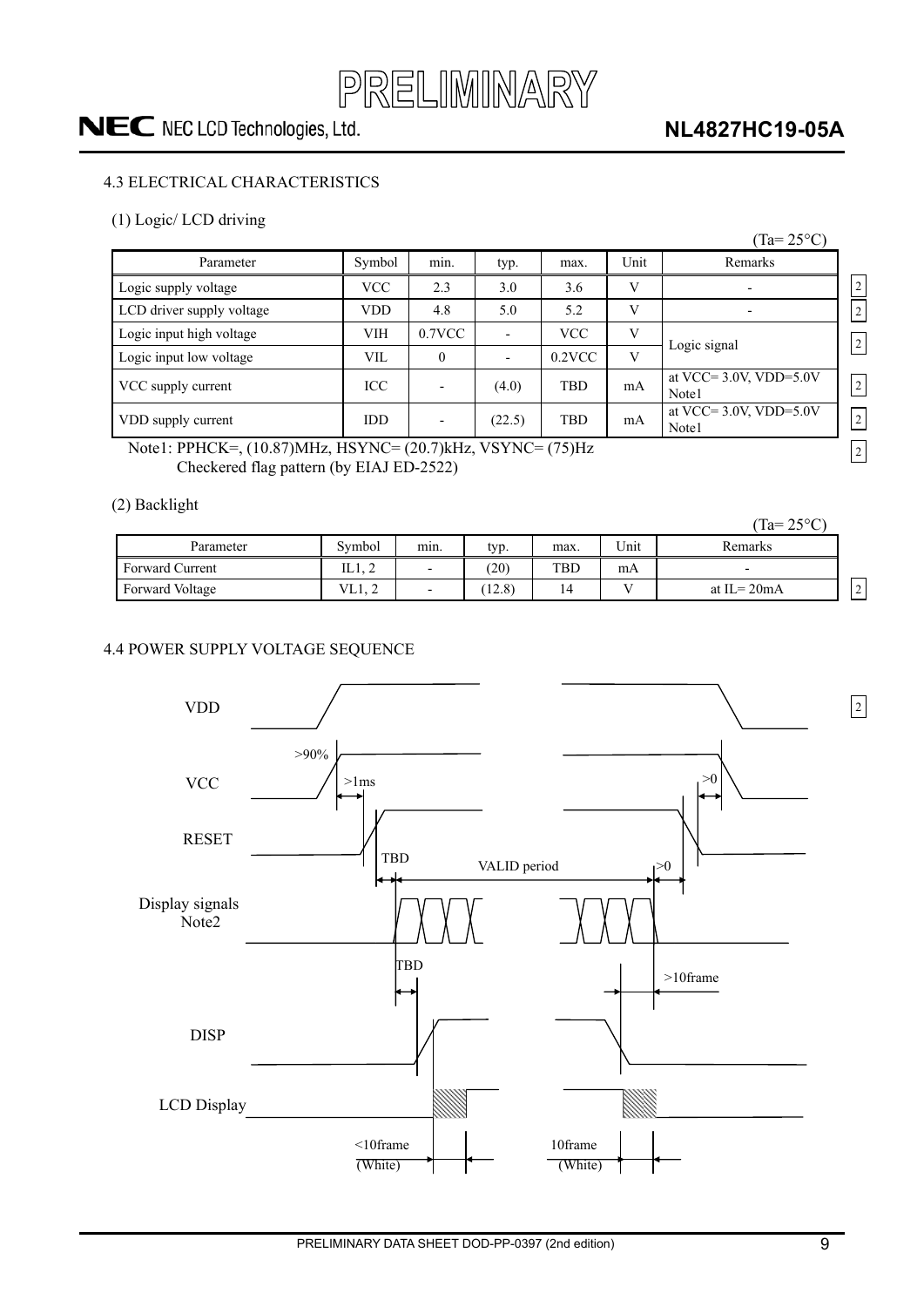

Note1: Supply voltage sequence must be followed above sequence diagram.

- Note2: Display signals (CLK, HSYNC, VSYNC, DE, R0 to R7, G0 to G7, B0 to B7) must be Low or High-impedance, exclude the VALID period (See above sequence diagram), in order to avoid that internal circuits is damaged.
- Note3: All signals should not be interrupted during the operation. Even if the signals recover, the LCD module may not be operated correctly. In this case, reset the sequence again.

#### 4.5 INTERFACE PIN CONNECTIONS

#### CN1 (FPC)

Adaptable socket: (FH23-51S-0.3SHW(06)) (Hirose Electric Co., Ltd.(HRS))

| Pin No.                 | Symbols         | Functions                     | Pin No. | Symbols         | Functions              |       |
|-------------------------|-----------------|-------------------------------|---------|-----------------|------------------------|-------|
| $\mathbf{1}$            | <b>GND</b>      | Ground<br>Note1               | 27      | D20             | Red data (LSB)         |       |
| $\overline{2}$          | <b>VDD</b>      |                               | 28      | D21             | Red data               |       |
| $\overline{\mathbf{3}}$ | <b>VDD</b>      | Power supply                  | 29      | D <sub>22</sub> | Red data               |       |
| $\overline{4}$          | <b>GND</b>      | Ground<br>Note1               | 30      | D23             | Red data               |       |
| 5                       | <b>DE</b>       | Data enable signal            | 31      | D24             | Red data               |       |
| 6                       | /RESET          | Reset                         | 32      | D <sub>25</sub> | Red data               |       |
| $\overline{7}$          | <b>HSYNC</b>    | Horizontal synchronous signal | 33      | D <sub>26</sub> | Red data               |       |
| 8                       | <b>VSYNC</b>    | Vertical synchronous signal   | 34      | D27             | Red data (MSB)         |       |
| 9                       | <b>CLK</b>      | Dot clock                     | 35      | <b>GND</b>      | Ground                 | Note1 |
| 10                      | <b>GND</b>      | Ground<br>Note1               | 36      | <b>RSVD</b>     | Keep this pin Open.    |       |
| 11                      | D00             | Blue data (LSB)               | 37      | <b>RSVD</b>     | Keep this pin Open.    |       |
| 12                      | D <sub>01</sub> | Blue data                     | 38      | <b>RSVD</b>     | Keep this pin Open.    |       |
| 13                      | D <sub>02</sub> | Blue data                     | 39      | <b>DISP</b>     | Display ON/OFF         |       |
| 14                      | D <sub>03</sub> | Blue data                     | 40      | <b>TEST</b>     | Keep this pin H.       |       |
| 15                      | D <sub>04</sub> | Blue data                     | 41      | <b>VCC</b>      | Power supply (Logic)   |       |
| 16                      | D <sub>05</sub> | Blue data                     | 42      | <b>GND</b>      | Ground                 | Note1 |
| 17                      | D <sub>06</sub> | Blue data                     | 43      | N. C.           | Keep this pin Open.    |       |
| 18                      | D07             | Blue data (MSB)               | 44      | N. C.           | Keep this pin Open.    |       |
| 19                      | D10             | Green data (LSB)              | 45      | N. C.           | Keep this pin Open.    |       |
| 20                      | D11             | Green data                    | 46      | N. C.           | Keep this pin Open.    |       |
| 21                      | D <sub>12</sub> | Green data                    | 47      | <b>GND</b>      | Ground                 | Note1 |
| 22                      | D13             | Green data                    | 48      | ANODE1          | LED1 voltage (Anode)   |       |
| 23                      | D14             | Green data                    | 49      | <b>CATHODE1</b> | LED1 voltage (Cathode) |       |
| 24                      | D15             | Green data                    | 50      | ANODE2          | LED2 voltage (Anode)   |       |
| 25                      | D16             | Green data                    | 51      | CATHODE2        | LED2 voltage (Cathode) |       |
| 26                      | D17             | Green data (MSB)              |         |                 |                        |       |

Note1: All GND terminals should be used without any non-connected lines.

Note2: Do not fold the FPC. When the FPC is folded, pattern disconnection may be caused. In case of bending FPC, the minimum curvature (R) must be more than 1.0 mm.

 $\boxed{2}$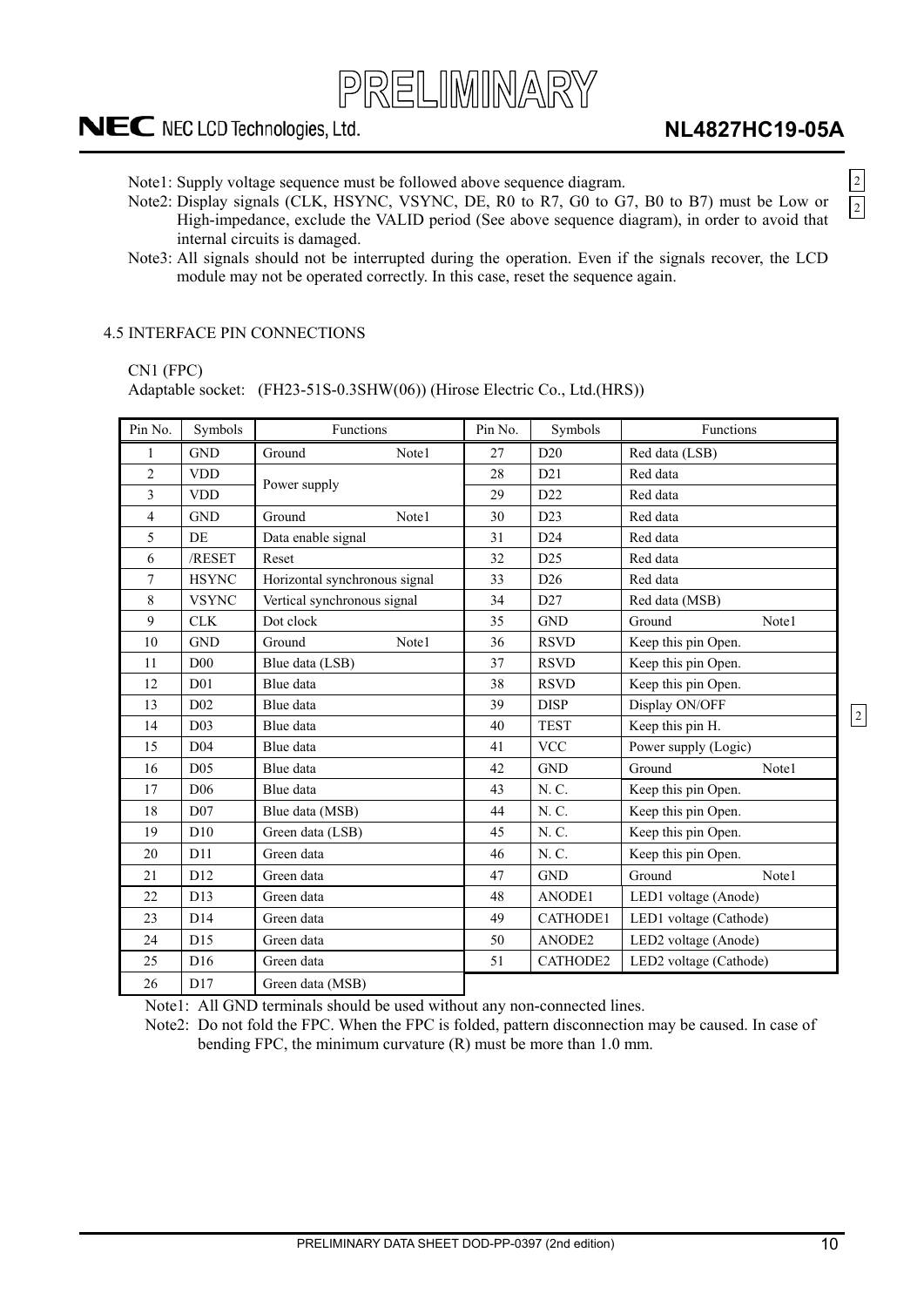

2

2

#### Description of terminals

| Terminals                | Description                                                                                                                |
|--------------------------|----------------------------------------------------------------------------------------------------------------------------|
| /RESET                   | When /RESET is L, an internal reset is performed.<br>The reset operation is executed at the /RESET signal level.           |
|                          | Be sure to perform reset via this pin at power application.                                                                |
| <b>DISP</b>              | Display ON/ OFF mode control.<br>Internally pulled high.<br>When DISP is L, input data is invalid and display OFF (white). |
| ANODE,<br><b>CATHODE</b> | Refer to the below "Circuits of backlight".                                                                                |



Circuits of backlight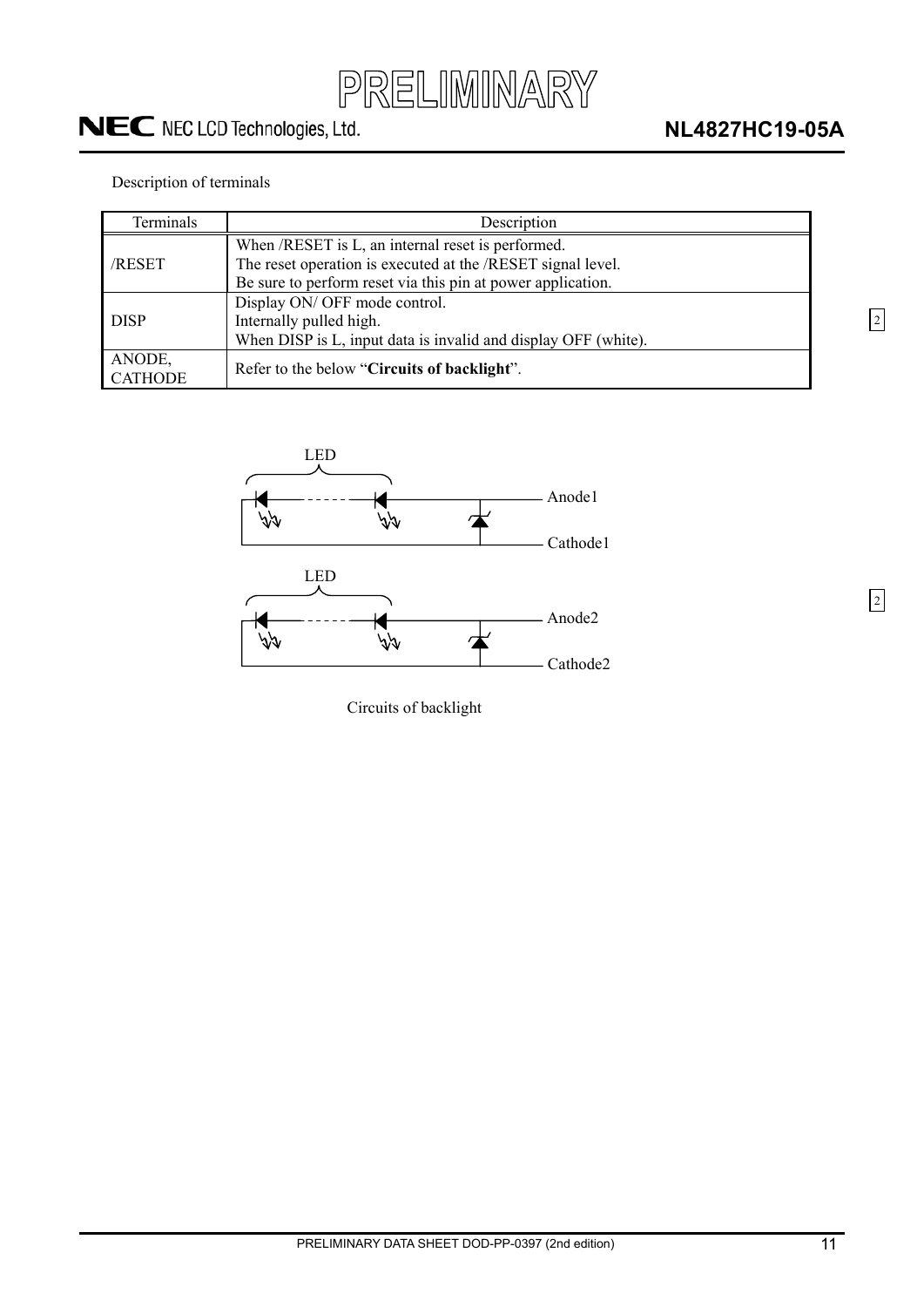

### **NL4827HC19-05A**

#### <span id="page-11-0"></span>4.6 DISPLAY COLORS AND INPUT DATA SIGNALS

This product can display equivalent of 16,777,216 colors in 256 gray scales by combination. Also the relation between display colors and input data signals is as the following table.

| Display colors   |              |                |                  |                  |                   |                  |                  |                  | Data signal (0: Low level, 1: High level) |                  |                  |                  |                  |                   |                  |                  |                  |                  |                  |                  |                  |                  |                  |                  |                  |
|------------------|--------------|----------------|------------------|------------------|-------------------|------------------|------------------|------------------|-------------------------------------------|------------------|------------------|------------------|------------------|-------------------|------------------|------------------|------------------|------------------|------------------|------------------|------------------|------------------|------------------|------------------|------------------|
|                  |              | R7             |                  |                  | R6 R5 R4 R3 R2 R1 |                  |                  |                  | R <sub>0</sub>                            | G7               |                  |                  |                  | G6 G5 G4 G3 G2 G1 |                  |                  | G <sub>0</sub>   |                  |                  | B7 B6 B5 B4 B3   |                  |                  | <b>B2 B1 B0</b>  |                  |                  |
|                  | <b>Black</b> | $\mathbf{0}$   | $\boldsymbol{0}$ | $\boldsymbol{0}$ | $\boldsymbol{0}$  | $\boldsymbol{0}$ | $\mathbf{0}$     | $\mathbf{0}$     | $\boldsymbol{0}$                          | $\boldsymbol{0}$ | $\mathbf{0}$     | $\boldsymbol{0}$ | $\boldsymbol{0}$ | $\mathbf{0}$      | $\boldsymbol{0}$ | $\boldsymbol{0}$ | $\mathbf{0}$     | $\boldsymbol{0}$ | $\boldsymbol{0}$ | $\boldsymbol{0}$ | $\boldsymbol{0}$ | $\boldsymbol{0}$ | $\boldsymbol{0}$ | $\boldsymbol{0}$ | $\boldsymbol{0}$ |
|                  | Blue         | $\theta$       | $\boldsymbol{0}$ | $\mathbf{0}$     | $\theta$          | $\mathbf{0}$     | $\boldsymbol{0}$ | $\overline{0}$   | 0                                         | $\boldsymbol{0}$ | $\boldsymbol{0}$ | $\boldsymbol{0}$ | $\boldsymbol{0}$ | 0                 | $\boldsymbol{0}$ | $\boldsymbol{0}$ | $\boldsymbol{0}$ | 1                | 1                | 1                | 1                | 1                | 1                | 1                | 1                |
|                  | Red          | 1              | 1                | 1                | 1                 | 1                | 1                | 1                | 1                                         | $\boldsymbol{0}$ | $\boldsymbol{0}$ | $\boldsymbol{0}$ | $\boldsymbol{0}$ | 0                 | $\boldsymbol{0}$ | $\boldsymbol{0}$ | $\boldsymbol{0}$ | 0                | $\boldsymbol{0}$ | $\boldsymbol{0}$ | 0                | $\boldsymbol{0}$ | $\boldsymbol{0}$ | 0                | $\boldsymbol{0}$ |
| Basic Colors     | Magenta      | 1              | 1                |                  | 1                 |                  | 1                | 1                | 1                                         | $\boldsymbol{0}$ | $\boldsymbol{0}$ | $\boldsymbol{0}$ | $\overline{0}$   | 0                 | 0                | $\boldsymbol{0}$ | $\boldsymbol{0}$ | 1                | 1                | 1                | 1                | 1                | 1                | 1                | 1                |
|                  | Green        | $\mathbf{0}$   | $\boldsymbol{0}$ | $\boldsymbol{0}$ | $\theta$          | $\mathbf{0}$     | $\boldsymbol{0}$ | 0                | 0                                         | 1                | 1                |                  |                  |                   |                  | 1                |                  | $\boldsymbol{0}$ | $\boldsymbol{0}$ | $\boldsymbol{0}$ | 0                | $\mathbf{0}$     | $\theta$         | $\overline{0}$   | 0                |
|                  | Cyan         | $\mathbf{0}$   | 0                | $\boldsymbol{0}$ | $\boldsymbol{0}$  | $\boldsymbol{0}$ | $\boldsymbol{0}$ | $\boldsymbol{0}$ | $\boldsymbol{0}$                          | 1                |                  |                  |                  |                   |                  | 1                | 1                | 1                | 1                | 1                | 1                | 1                | 1                | 1                | 1                |
|                  | Yellow       | 1              | 1                | 1                | 1                 | 1                | 1                | 1                | 1                                         | 1                | 1                | 1                |                  |                   | 1                | 1                | 1                | $\boldsymbol{0}$ | 0                | 0                | 0                | $\boldsymbol{0}$ | 0                | 0                | 0                |
|                  | White        | 1              | 1                | 1                | 1                 |                  | 1                | 1                | 1                                         | 1                | 1                | 1                |                  |                   | 1                | $\mathbf{1}$     | 1                | 1                | 1                | 1                | 1                | 1                | 1                | 1                | 1                |
|                  | Black        | $\mathbf{0}$   | $\mathbf{0}$     | $\mathbf{0}$     | $\boldsymbol{0}$  | $\boldsymbol{0}$ | $\mathbf{0}$     | $\mathbf{0}$     | $\boldsymbol{0}$                          | $\mathbf{0}$     | $\mathbf{0}$     | $\mathbf{0}$     | $\boldsymbol{0}$ | $\mathbf{0}$      | $\boldsymbol{0}$ | $\mathbf{0}$     | $\mathbf{0}$     | $\boldsymbol{0}$ | $\boldsymbol{0}$ | $\mathbf{0}$     | $\boldsymbol{0}$ | $\mathbf{0}$     | $\boldsymbol{0}$ | $\mathbf{0}$     | $\boldsymbol{0}$ |
|                  |              | $\theta$       | $\theta$         | $\boldsymbol{0}$ | $\boldsymbol{0}$  | $\boldsymbol{0}$ | $\boldsymbol{0}$ | 0                | 1                                         | $\theta$         | $\boldsymbol{0}$ | $\boldsymbol{0}$ | $\boldsymbol{0}$ | 0                 | 0                | $\boldsymbol{0}$ | 0                | $\boldsymbol{0}$ | $\boldsymbol{0}$ | $\boldsymbol{0}$ | 0                | $\boldsymbol{0}$ | $\boldsymbol{0}$ | $\boldsymbol{0}$ | 0                |
| Red gray scale   | dark         | $\overline{0}$ | $\mathbf{0}$     | $\overline{0}$   | $\overline{0}$    | $\boldsymbol{0}$ | $\boldsymbol{0}$ | 1                | 0                                         | $\boldsymbol{0}$ | $\boldsymbol{0}$ | $\boldsymbol{0}$ | $\overline{0}$   | $\theta$          | $\boldsymbol{0}$ | $\boldsymbol{0}$ | $\overline{0}$   | $\boldsymbol{0}$ | $\boldsymbol{0}$ | $\boldsymbol{0}$ | 0                | $\mathbf{0}$     | $\mathbf{0}$     | $\mathbf{0}$     | $\boldsymbol{0}$ |
|                  | ↑            |                |                  |                  |                   |                  |                  |                  |                                           |                  |                  |                  |                  |                   |                  |                  |                  |                  |                  |                  |                  |                  |                  |                  |                  |
|                  | $\downarrow$ |                |                  |                  |                   |                  |                  |                  |                                           |                  |                  |                  |                  |                   |                  |                  |                  |                  |                  |                  |                  |                  |                  |                  |                  |
|                  | bright       | 1              |                  |                  |                   |                  |                  | 0                | 1                                         | $\boldsymbol{0}$ | $\boldsymbol{0}$ | $\boldsymbol{0}$ | 0                | 0                 | 0                | $\boldsymbol{0}$ | $\boldsymbol{0}$ | $\boldsymbol{0}$ | $\boldsymbol{0}$ | $\boldsymbol{0}$ | 0                | $\boldsymbol{0}$ | $\boldsymbol{0}$ | 0                | $\boldsymbol{0}$ |
|                  |              | 1              | 1                | 1                | 1                 | 1                | $\mathbf{1}$     | 1                | 0                                         | $\boldsymbol{0}$ | $\boldsymbol{0}$ | $\boldsymbol{0}$ | $\boldsymbol{0}$ | $\boldsymbol{0}$  | $\boldsymbol{0}$ | $\boldsymbol{0}$ | $\boldsymbol{0}$ | $\boldsymbol{0}$ | $\boldsymbol{0}$ | $\boldsymbol{0}$ | 0                | $\boldsymbol{0}$ | $\boldsymbol{0}$ | $\boldsymbol{0}$ | 0                |
|                  | Red          | 1              | 1                |                  | 1                 |                  | $\mathbf{1}$     | 1                | 1                                         | $\boldsymbol{0}$ | $\boldsymbol{0}$ | $\boldsymbol{0}$ | $\boldsymbol{0}$ | $\boldsymbol{0}$  | $\boldsymbol{0}$ | $\boldsymbol{0}$ | $\boldsymbol{0}$ | $\boldsymbol{0}$ | $\boldsymbol{0}$ | $\boldsymbol{0}$ | 0                | $\boldsymbol{0}$ | $\boldsymbol{0}$ | $\boldsymbol{0}$ | $\boldsymbol{0}$ |
|                  | Black        | $\mathbf{0}$   | $\mathbf{0}$     | $\mathbf{0}$     | $\mathbf{0}$      | $\mathbf{0}$     | $\mathbf{0}$     | $\overline{0}$   | $\mathbf{0}$                              | $\overline{0}$   | $\mathbf{0}$     | $\mathbf{0}$     | $\mathbf{0}$     | $\overline{0}$    | $\mathbf{0}$     | $\mathbf{0}$     | $\overline{0}$   | $\mathbf{0}$     | $\mathbf{0}$     | $\mathbf{0}$     | $\mathbf{0}$     | $\mathbf{0}$     | $\overline{0}$   | $\mathbf{0}$     | $\mathbf{0}$     |
|                  |              | $\theta$       | $\boldsymbol{0}$ | $\boldsymbol{0}$ | $\boldsymbol{0}$  | $\boldsymbol{0}$ | $\boldsymbol{0}$ | $\mathbf{0}$     | 0                                         | $\boldsymbol{0}$ | $\boldsymbol{0}$ | $\boldsymbol{0}$ | $\boldsymbol{0}$ | $\mathbf{0}$      | $\boldsymbol{0}$ | $\boldsymbol{0}$ | 1                | $\boldsymbol{0}$ | $\boldsymbol{0}$ | $\boldsymbol{0}$ | 0                | $\boldsymbol{0}$ | $\boldsymbol{0}$ | $\boldsymbol{0}$ | $\boldsymbol{0}$ |
|                  | dark         | $\theta$       | $\theta$         | $\theta$         | $\mathbf{0}$      | $\mathbf{0}$     | $\overline{0}$   | $\overline{0}$   | $\boldsymbol{0}$                          | $\theta$         | $\overline{0}$   | $\overline{0}$   | $\mathbf{0}$     | $\theta$          | $\mathbf{0}$     | 1                | $\overline{0}$   | $\boldsymbol{0}$ | $\overline{0}$   | $\mathbf{0}$     | 0                | $\theta$         | $\theta$         | $\mathbf{0}$     | $\theta$         |
|                  | ↑            |                |                  |                  |                   |                  |                  |                  |                                           |                  |                  |                  |                  |                   |                  |                  |                  |                  |                  |                  |                  |                  |                  |                  |                  |
| Green gray scale | ↓            |                |                  |                  |                   |                  |                  |                  |                                           |                  |                  |                  |                  |                   |                  |                  |                  |                  |                  |                  |                  |                  |                  |                  |                  |
|                  | bright       | $\mathbf{0}$   | 0                | $\theta$         | 0                 | $\boldsymbol{0}$ | $\boldsymbol{0}$ | $\overline{0}$   | 0                                         | 1                |                  |                  |                  |                   | 1                | $\boldsymbol{0}$ | 1                | $\boldsymbol{0}$ | 0                | $\boldsymbol{0}$ | 0                | $\mathbf{0}$     | $\boldsymbol{0}$ | 0                | 0                |
|                  |              | $\theta$       | $\boldsymbol{0}$ | $\boldsymbol{0}$ | $\boldsymbol{0}$  | $\boldsymbol{0}$ | $\boldsymbol{0}$ | $\mathbf{0}$     | $\boldsymbol{0}$                          | 1                | 1                | 1                | 1                |                   | 1                | $\mathbf{1}$     | $\boldsymbol{0}$ | $\boldsymbol{0}$ | $\mathbf{0}$     | $\mathbf{0}$     | 0                | $\boldsymbol{0}$ | $\boldsymbol{0}$ | $\mathbf{0}$     | 0                |
|                  | Green        | $\theta$       | $\theta$         | $\boldsymbol{0}$ | $\boldsymbol{0}$  | $\boldsymbol{0}$ | $\boldsymbol{0}$ | 0                | 0                                         | 1                | 1                | 1                | 1                | 1                 | 1                | 1                | 1                | 0                | 0                | $\boldsymbol{0}$ | 0                | $\boldsymbol{0}$ | $\boldsymbol{0}$ | $\boldsymbol{0}$ | $\boldsymbol{0}$ |
|                  | <b>Black</b> | $\mathbf{0}$   | $\boldsymbol{0}$ | $\boldsymbol{0}$ | $\boldsymbol{0}$  | $\boldsymbol{0}$ | $\boldsymbol{0}$ | $\boldsymbol{0}$ | $\boldsymbol{0}$                          | $\boldsymbol{0}$ | $\boldsymbol{0}$ | $\boldsymbol{0}$ | $\boldsymbol{0}$ | $\boldsymbol{0}$  | $\boldsymbol{0}$ | $\boldsymbol{0}$ | $\boldsymbol{0}$ | $\boldsymbol{0}$ | $\boldsymbol{0}$ | $\boldsymbol{0}$ | $\boldsymbol{0}$ | $\boldsymbol{0}$ | $\boldsymbol{0}$ | $\boldsymbol{0}$ | $\boldsymbol{0}$ |
|                  |              | $\theta$       | $\boldsymbol{0}$ | $\boldsymbol{0}$ | $\boldsymbol{0}$  | $\mathbf{0}$     | $\mathbf{0}$     | $\mathbf{0}$     | 0                                         | $\boldsymbol{0}$ | $\mathbf{0}$     | $\mathbf{0}$     | $\boldsymbol{0}$ | $\boldsymbol{0}$  | $\boldsymbol{0}$ | $\boldsymbol{0}$ | $\boldsymbol{0}$ | $\boldsymbol{0}$ | $\boldsymbol{0}$ | $\mathbf{0}$     | 0                | $\boldsymbol{0}$ | $\boldsymbol{0}$ | $\mathbf{0}$     | 1                |
|                  | dark         | $\overline{0}$ | $\mathbf{0}$     | $\mathbf{0}$     | $\mathbf{0}$      | $\overline{0}$   | $\overline{0}$   | $\overline{0}$   | $\mathbf{0}$                              | $\theta$         | $\overline{0}$   | $\overline{0}$   | $\mathbf{0}$     | $\mathbf{0}$      | $\overline{0}$   | $\mathbf{0}$     | $\overline{0}$   | $\boldsymbol{0}$ | $\overline{0}$   | $\overline{0}$   | $\overline{0}$   | $\overline{0}$   | $\overline{0}$   | 1                | $\mathbf{0}$     |
|                  | ↑            |                |                  |                  |                   |                  |                  |                  |                                           |                  |                  |                  |                  |                   |                  |                  |                  |                  |                  |                  |                  |                  |                  |                  |                  |
|                  | ↓            |                |                  |                  |                   |                  |                  |                  |                                           |                  |                  |                  |                  |                   |                  |                  |                  |                  |                  |                  |                  |                  |                  |                  |                  |
| Blue gray scale  | bright       | 0              | $\boldsymbol{0}$ | $\mathbf{0}$     | 0                 | $\boldsymbol{0}$ | $\boldsymbol{0}$ | 0                | 0                                         | $\boldsymbol{0}$ | $\boldsymbol{0}$ | $\boldsymbol{0}$ | 0                | 0                 | $\boldsymbol{0}$ | $\boldsymbol{0}$ | 0                | 1                |                  |                  |                  |                  |                  | 0                | 1                |
|                  |              | $\theta$       | 0                | $\theta$         | $\theta$          | $\mathbf{0}$     | $\overline{0}$   | 0                | $\boldsymbol{0}$                          | $\boldsymbol{0}$ | 0                | $\mathbf{0}$     | 0                | 0                 | 0                | $\theta$         | $\overline{0}$   | 1                |                  |                  |                  |                  |                  |                  | 0                |
|                  | Blue         | 0              | 0                | $\boldsymbol{0}$ | $\boldsymbol{0}$  | $\boldsymbol{0}$ | $\boldsymbol{0}$ | 0                | 0                                         | $\boldsymbol{0}$ | 0                | $\boldsymbol{0}$ | 0                | 0                 | 0                | $\boldsymbol{0}$ | 0                | 1                |                  |                  |                  | 1                |                  | 1                | 1                |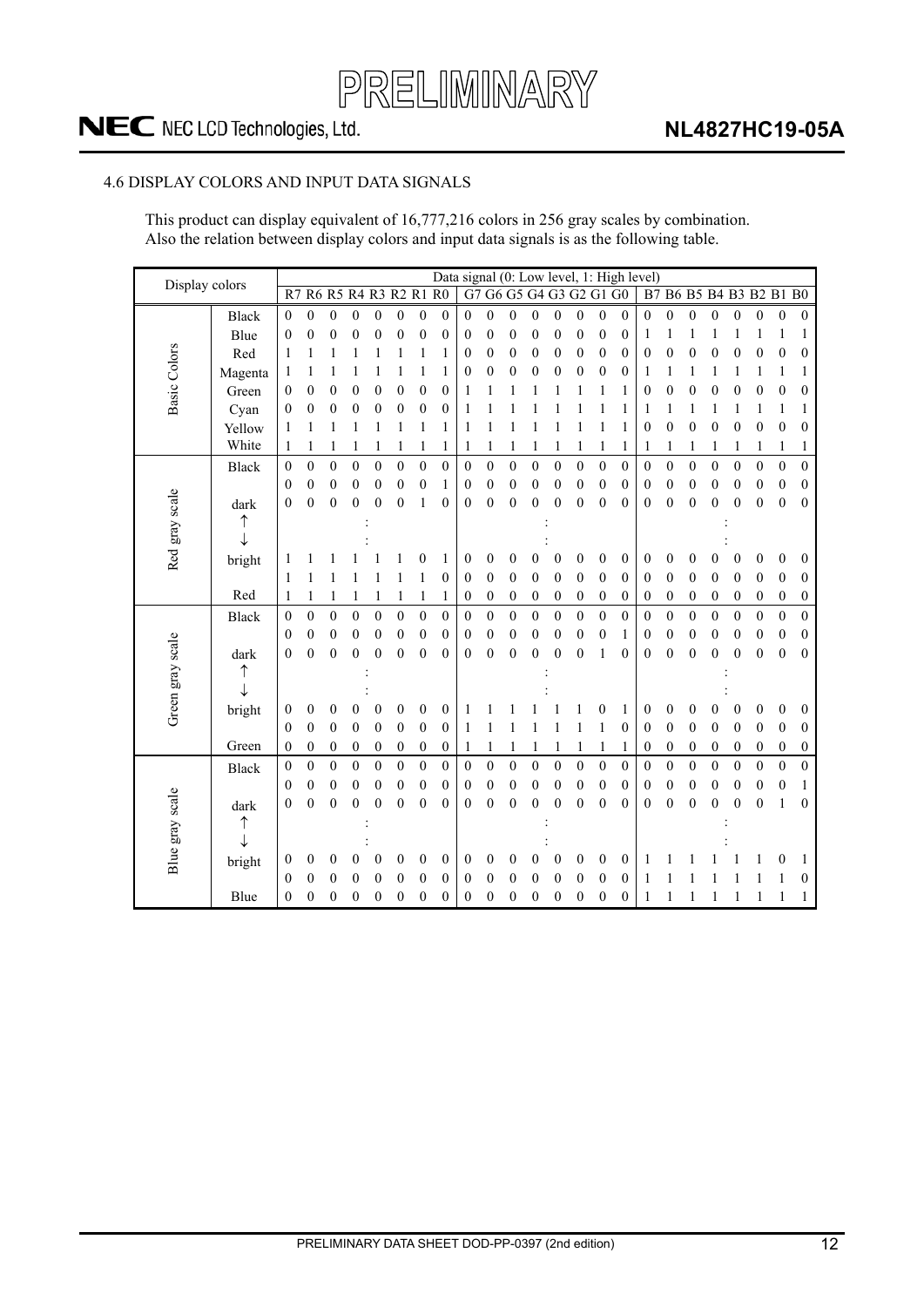

#### <span id="page-12-0"></span>4.7 DISPLAY POSITIONS

The following table is the coordinates per pixel (See figure of "**4.8 SCANNING DIRECTIONS**".).

| C(0, 0)                       | C(1, 0)                |                         |                |                         |                             |                             |
|-------------------------------|------------------------|-------------------------|----------------|-------------------------|-----------------------------|-----------------------------|
| $\mathbb{R}$<br>G             | B<br>G<br>$\mathbb{R}$ | B                       |                |                         |                             |                             |
|                               |                        |                         |                |                         |                             |                             |
| $\left( 0\right)$<br>0,<br>C( | $C(-1, 0)$             | $\bullet\bullet\bullet$ | X, 0)<br>C(    | $\bullet\bullet\bullet$ | C(478,<br>$\left( 0\right)$ | C(479,<br>$\left( 0\right)$ |
| 1)<br>C(<br>0,                | C(<br>1)<br>1,         | $\cdots$                | C(<br>Х,<br>1) | $\bullet\bullet\bullet$ | C(478,<br>1)                | C(479,<br>1)                |
|                               |                        |                         |                |                         |                             |                             |
|                               |                        |                         |                |                         |                             |                             |
|                               |                        |                         |                |                         |                             |                             |
| Y)<br>C(<br>0,                | $C(-1,$<br>Y)          | $\bullet\bullet\bullet$ | X, Y)<br>C(    | $\bullet\bullet\bullet$ | C(478,<br>Y)                | C(479<br>Y)                 |
|                               |                        |                         |                |                         |                             |                             |
|                               |                        |                         |                |                         |                             |                             |
|                               |                        |                         | ٠              |                         |                             |                             |
| 0, 270<br>C(                  | C(1, 270)              | $\bullet\bullet\bullet$ | X, 270)<br>C(  | $\bullet\bullet\bullet$ | C(478, 270)                 | C(479, 270)                 |
| 0, 271)<br>C(                 | 1, 271)<br>C(          |                         | X, 271)<br>C(  |                         | C(478, 271)                 | C(479, 271)                 |

#### 4.8 SCANNING DIRECTIONS

The following figures are seen from a front view. Also the arrow shows the direction of scan.



Note1: Meaning of  $C(X, Y)$  and  $D(X, Y)$ 

C (X, Y): The coordinates of the display position (See "**4.7 DISPLAY POSITIONS**".)  $D(X, Y)$ : The data number of input signal for LCD panel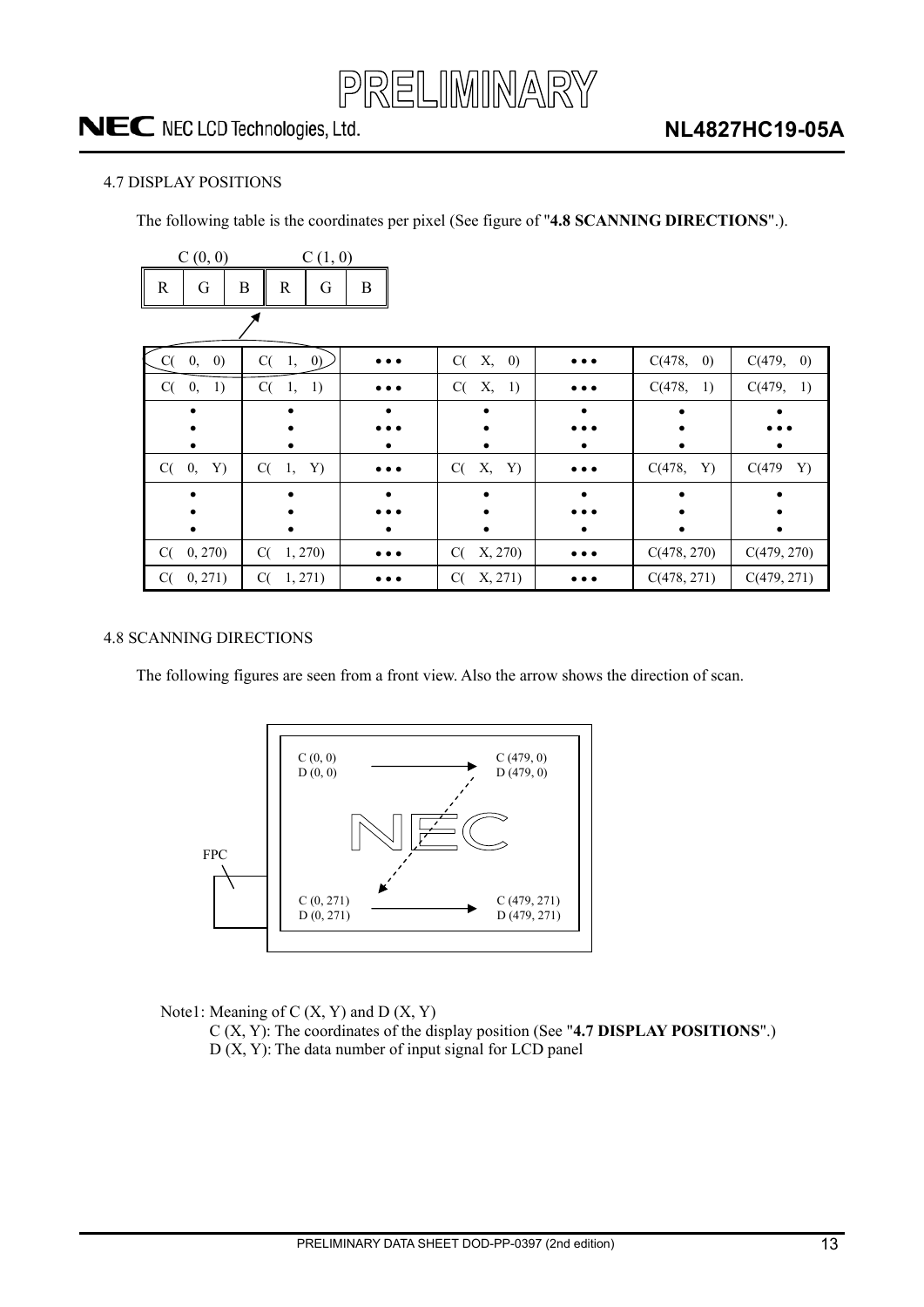

### **NL4827HC19-05A**

2

#### <span id="page-13-0"></span>4.9 INPUT SIGNAL TIMINGS

#### RGB interface (Ta=  $25^{\circ}$ C, VCC= 3.0V, VDD=5.0V)

#### (1) Timing characteristics

|                                                                                                                                                                                                                                                                      | Parameter            |            | Symbol | min.                     | typ.                         | max.                     | Unit           | Remarks               |                |
|----------------------------------------------------------------------------------------------------------------------------------------------------------------------------------------------------------------------------------------------------------------------|----------------------|------------|--------|--------------------------|------------------------------|--------------------------|----------------|-----------------------|----------------|
|                                                                                                                                                                                                                                                                      |                      |            | 1/tc   | (8.69)                   | (10.87)                      | <b>TBD</b>               | MHz            |                       | $\boxed{2}$    |
|                                                                                                                                                                                                                                                                      |                      |            | tcd    | 0.4                      | 0.5                          | 0.6                      | $\overline{a}$ |                       |                |
|                                                                                                                                                                                                                                                                      |                      |            | tcrf   |                          |                              |                          |                |                       | $\boxed{2}$    |
|                                                                                                                                                                                                                                                                      |                      |            |        |                          | $\overline{\phantom{0}}$     | (2)                      | ns             |                       |                |
| $(D00-05)$                                                                                                                                                                                                                                                           | <b>CLK-DATA</b>      | Setup time | tds    | 15                       | $\overline{\phantom{0}}$     | $\blacksquare$           | ns             |                       |                |
| $(D10-15)$                                                                                                                                                                                                                                                           |                      | Hold time  | tdh    | 15                       | $\overline{\phantom{0}}$     |                          | ns             |                       |                |
|                                                                                                                                                                                                                                                                      |                      |            | tdrf   | $\overline{\phantom{a}}$ | $\overline{a}$               | (2)                      | ns             |                       | $\boxed{2}$    |
|                                                                                                                                                                                                                                                                      |                      | Setup time | tdes   | 15                       | $\overline{a}$               | $\overline{\phantom{0}}$ | ns             |                       |                |
|                                                                                                                                                                                                                                                                      |                      | Hold time  | tdeh   | 15                       | $\overline{\phantom{0}}$     | $\overline{a}$           | ns             |                       |                |
|                                                                                                                                                                                                                                                                      | Rise time, Fall time |            | tderf  | $\overline{\phantom{a}}$ | $\overline{a}$               | (2)                      | ns             |                       | $\overline{2}$ |
|                                                                                                                                                                                                                                                                      | Cycle                |            | th     | <b>TBD</b>               | (48.3)                       | (60.4)                   | $\mu$ s        | $(20.7)$ kHz $(typ.)$ | $\boxed{2}$    |
|                                                                                                                                                                                                                                                                      |                      |            |        |                          | (525)                        |                          | <b>CLK</b>     |                       |                |
|                                                                                                                                                                                                                                                                      | Display period       |            | thd    |                          | 480                          |                          | ${\rm CLK}$    |                       |                |
|                                                                                                                                                                                                                                                                      | Front-porch          |            | thf    | (2)                      |                              |                          | ${\rm CLK}$    |                       |                |
| <b>HSYNC</b>                                                                                                                                                                                                                                                         | Pulse width          |            | thp    | (2)                      | (41)                         | $\blacksquare$           | <b>CLK</b>     |                       |                |
|                                                                                                                                                                                                                                                                      | Back-porch           |            | thb    |                          | (2)                          |                          | ${\rm CLK}$    |                       |                |
| Frequency<br>${\rm CLK}$<br>Duty<br>Rise time, Fall time<br><b>DATA</b><br>Rise time, Fall time<br>$(D20-25)$<br><b>CLK-DE</b><br>DE<br>CLK-<br><b>HSYNC</b><br>Cycle<br>Front-porch<br>Pulse width<br>Back-porch<br>VSYNC-<br><b>HSYNC</b><br>DISP-<br><b>VSYNC</b> |                      | Setup time | ths    | 15                       | -                            | $\overline{\phantom{a}}$ | ns             |                       |                |
|                                                                                                                                                                                                                                                                      | Hold time            | thh        | 15     | $\overline{\phantom{a}}$ | $\overline{a}$               | ns                       |                |                       |                |
|                                                                                                                                                                                                                                                                      | Rise time, Fall time |            | thrf   |                          |                              | (2)                      | ns             |                       | $\boxed{2}$    |
|                                                                                                                                                                                                                                                                      |                      |            | tv     | TBD                      | (13.33)                      | (16.67)                  | ms             | $(75)Hz$ (typ.)       | $\boxed{2}$    |
|                                                                                                                                                                                                                                                                      |                      |            |        | (276)                    |                              |                          | H              |                       |                |
|                                                                                                                                                                                                                                                                      | Display period       |            | tvd    |                          | 272                          |                          | H              |                       |                |
|                                                                                                                                                                                                                                                                      |                      |            | tvf    |                          | (1)                          |                          | $\mathbf H$    |                       |                |
| <b>VSYNC</b>                                                                                                                                                                                                                                                         |                      |            | tvp    | (1)                      | (2)                          | $\overline{\phantom{0}}$ | $\mathbf H$    |                       |                |
|                                                                                                                                                                                                                                                                      |                      |            | tvb    |                          | (1)                          |                          | H              |                       |                |
|                                                                                                                                                                                                                                                                      |                      | Setup time | tyhs   | 15                       | $\overline{a}$               | $\overline{a}$           | ns             |                       | $\vert$ 2      |
|                                                                                                                                                                                                                                                                      |                      | Hold time  | tvhh   | 15                       | $\qquad \qquad \blacksquare$ | $\qquad \qquad -$        | ns             |                       |                |
|                                                                                                                                                                                                                                                                      | Rise time, Fall time |            | tvrf   | $\overline{a}$           | $\overline{a}$               | (2)                      | ns             |                       | $\boxed{2}$    |
|                                                                                                                                                                                                                                                                      |                      | Setup time | tdiss  | 15                       | -                            | $\overline{a}$           | ns             |                       |                |
| <b>DISP</b>                                                                                                                                                                                                                                                          |                      | Hold time  | tdish  | 15                       | $\overline{\phantom{a}}$     | $\overline{\phantom{a}}$ | ns             |                       | $\vert$ 2      |
|                                                                                                                                                                                                                                                                      | Rise time, Fall time |            | tdisrf | $\overline{\phantom{a}}$ | $\overline{a}$               | (2)                      | ns             |                       |                |

Note1: Definition of parameters is as follows.

tc= 1CLK, tcd= tch/tc, th= 1H

Note2: All parameters should be kept within the specified range.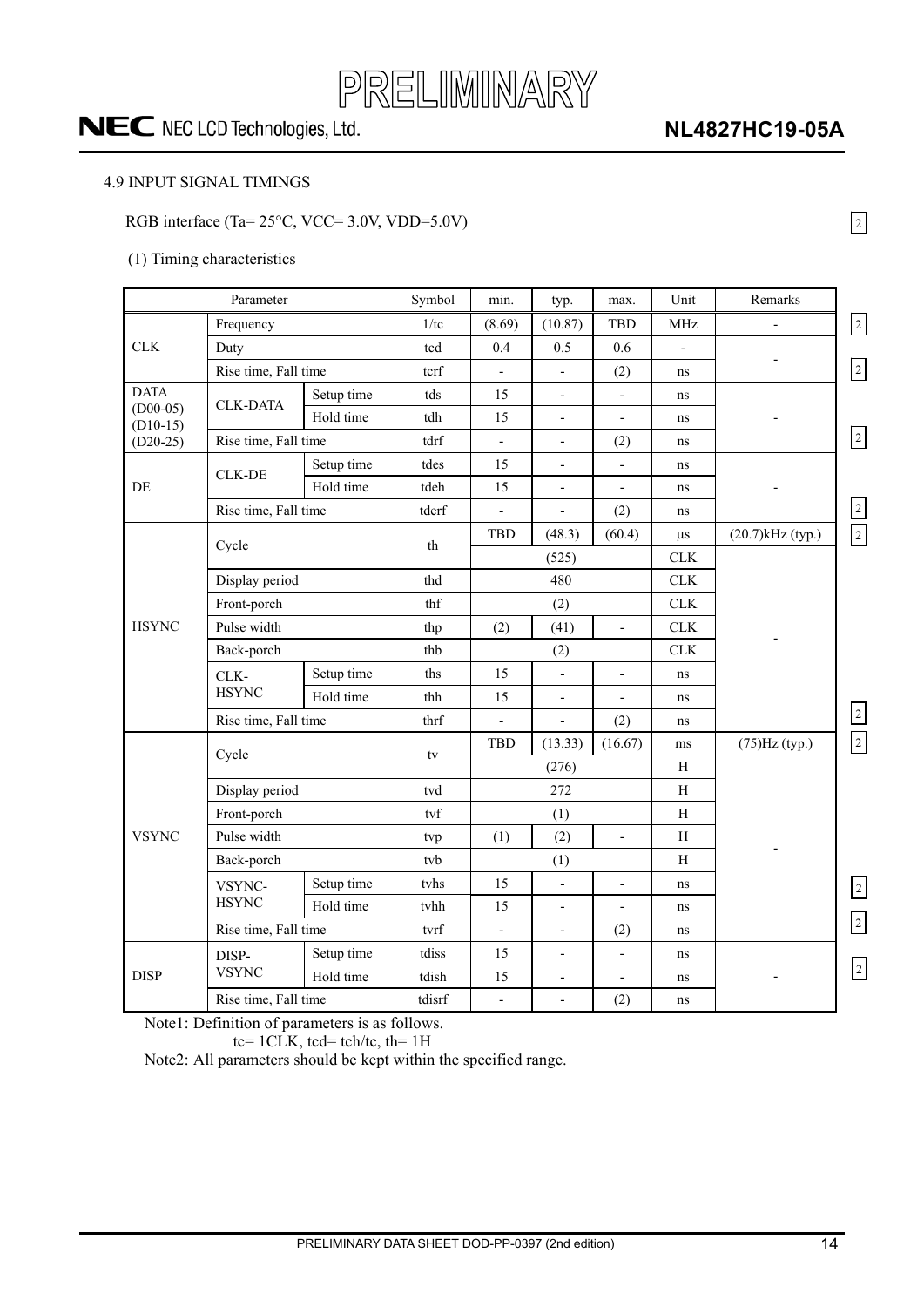





Note1: Unless otherwise specified, the input level is defined to be VIH= 0.7VCC, VIL= 0.3VCC.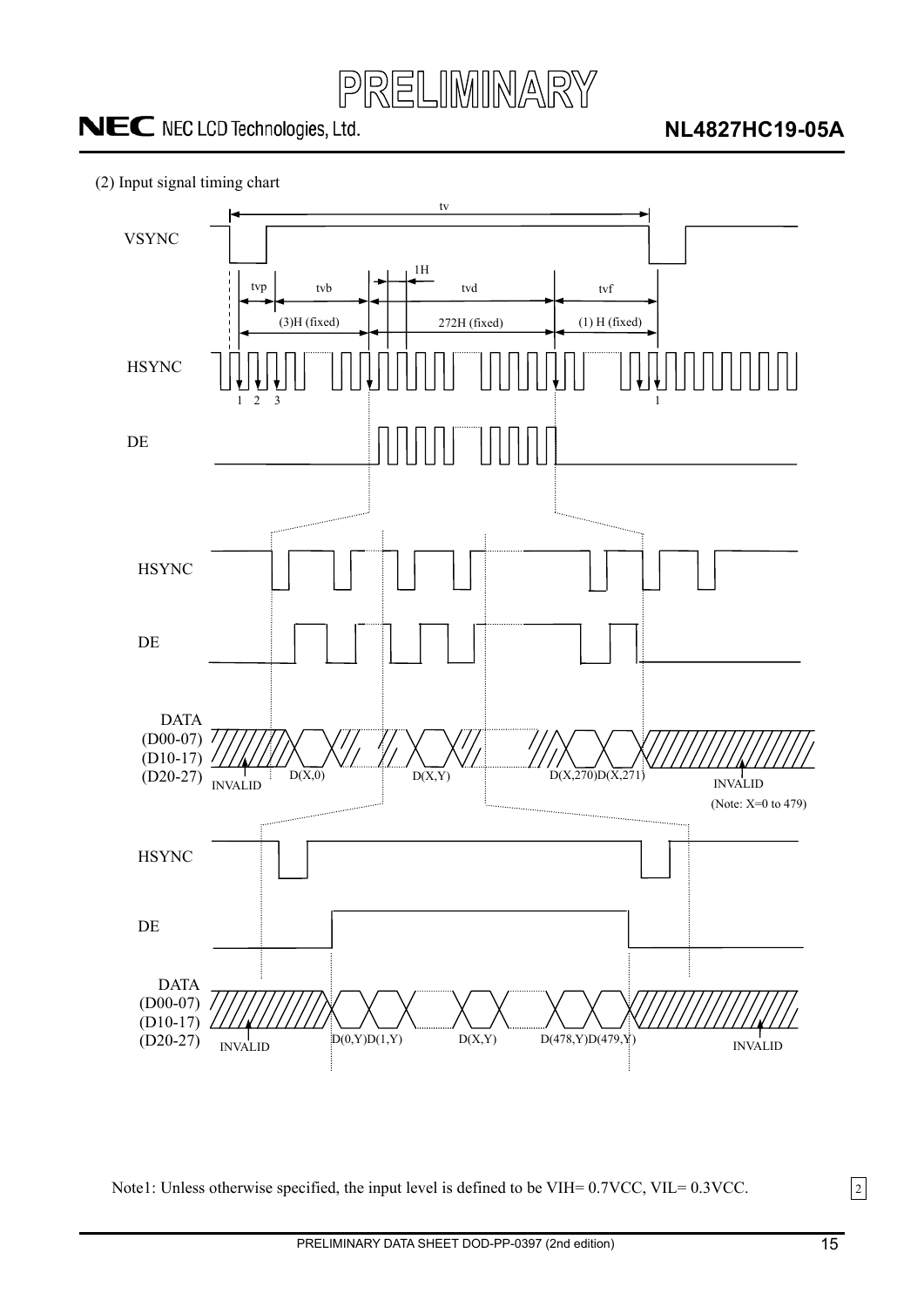

### **NL4827HC19-05A**

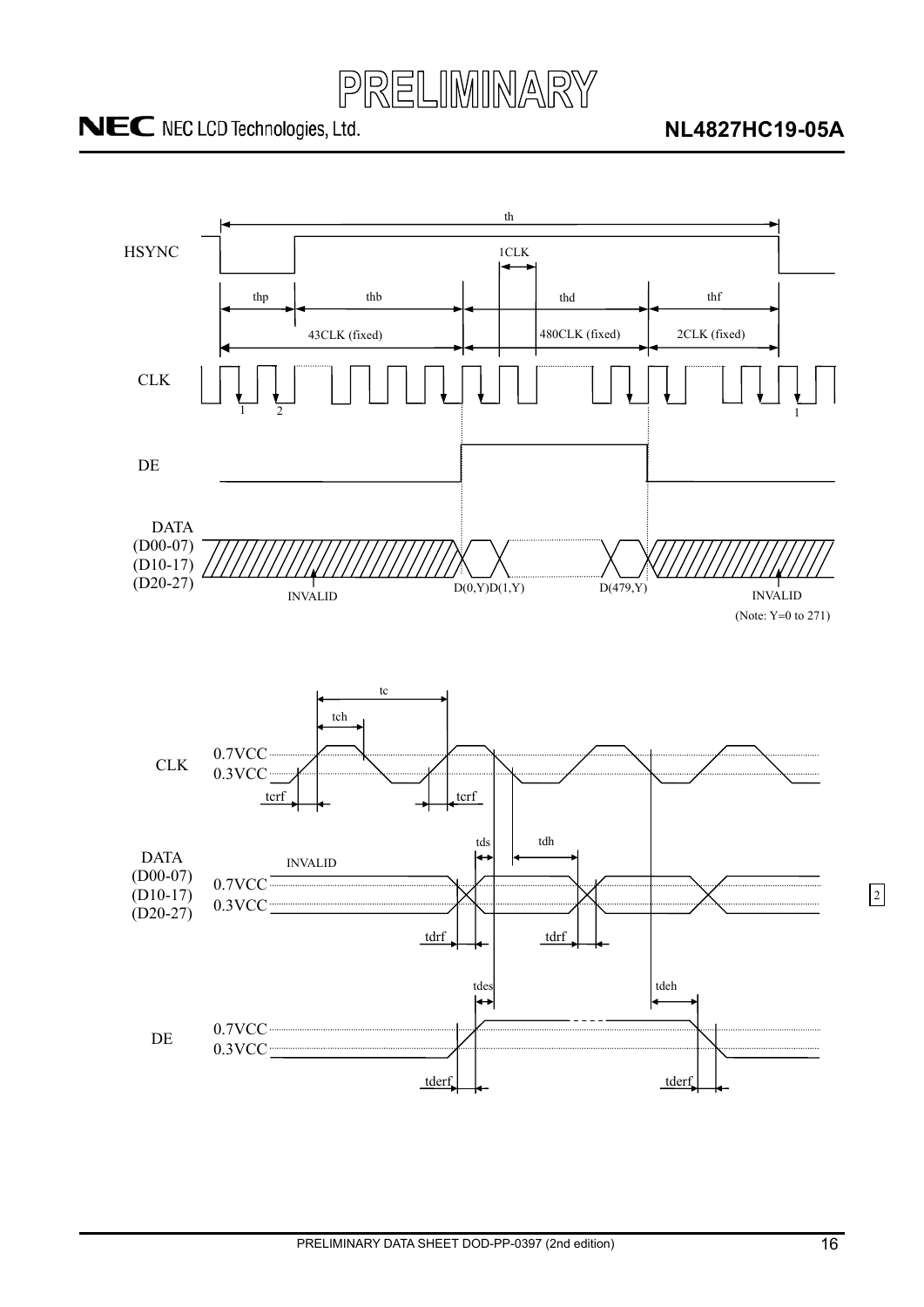

### **NL4827HC19-05A**



Note1: Unless otherwise specified, the input level is defined to be VIH= 0.7VCC, VIL= 0.3VCC.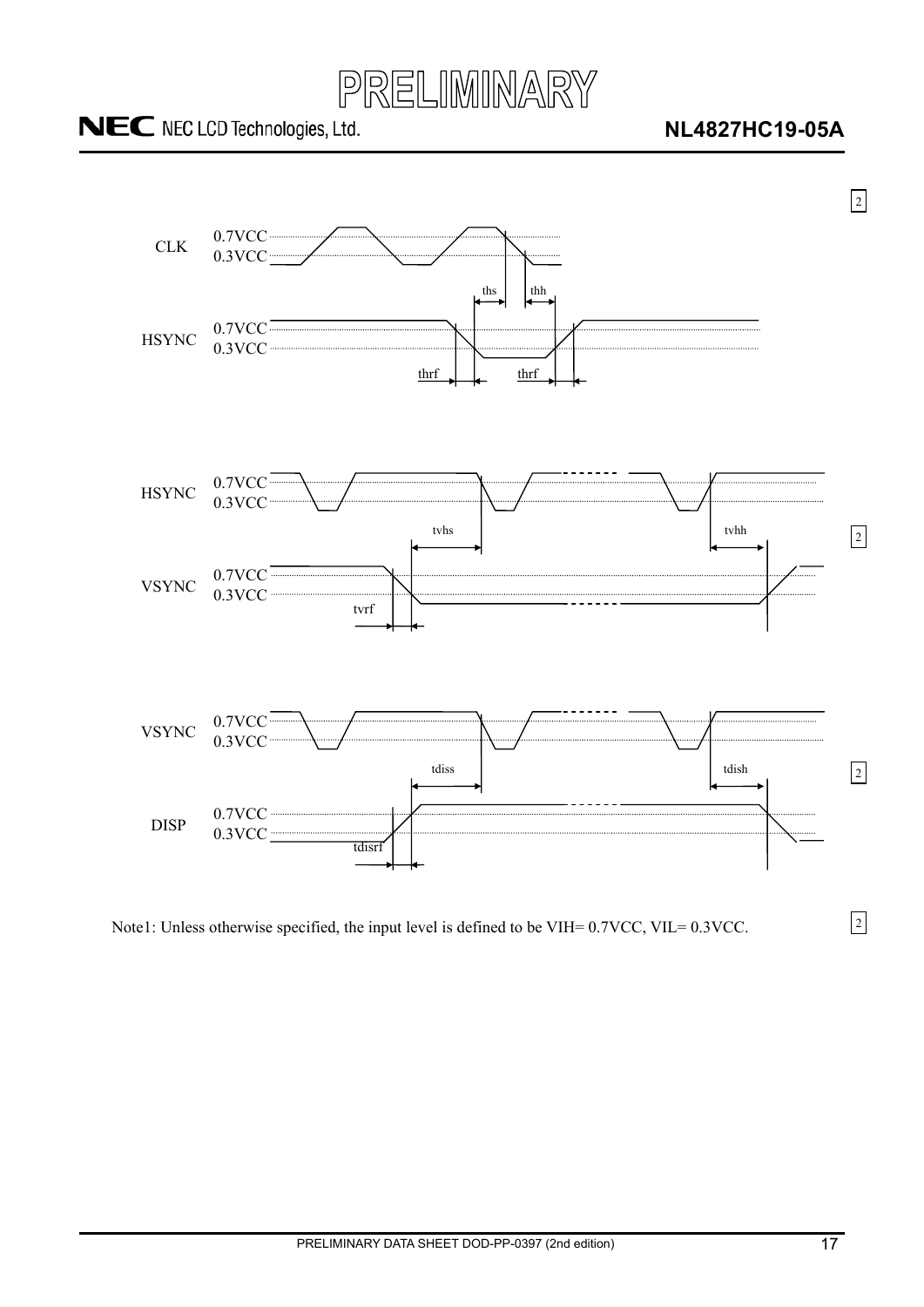

### **NL4827HC19-05A**

#### <span id="page-17-0"></span>4.10 OPTICAL CHARACTERISTICS

|                         |                                                                                                    |           |      |      |                          |                   | (Notel, Note2) |                |
|-------------------------|----------------------------------------------------------------------------------------------------|-----------|------|------|--------------------------|-------------------|----------------|----------------|
| Parameter               | Condition                                                                                          | Symbol    | min. | typ. | max.                     | Unit              | Remarks        |                |
| Luminance               | White at center<br>$\theta$ R= 0°, $\theta$ L= 0°, $\theta$ U= 0°, $\theta$ D= 0°                  | L         | TBD  | 600  | $\overline{\phantom{0}}$ | cd/m <sup>2</sup> |                | $\overline{2}$ |
| Contrast ratio          | White/Black at center<br>$\theta$ R= 0°, $\theta$ L= 0°, $\theta$ U= 0°, $\theta$ D= 0°            | <b>CR</b> | 300  | 500  |                          |                   | Note3          |                |
| Luminance<br>uniformity | White<br>$\theta$ R= 0°, $\theta$ L= 0°, $\theta$ U= 0°, $\theta$ D= 0°<br>Maximum luminance: 100% | LU        | 70   | 80   |                          | $\frac{0}{0}$     | Note4          | $\overline{2}$ |

#### Reference data

|                  |       |                                                                                                       |                                 |               |      |            |                          |               | (Notel, Note2)    |                |
|------------------|-------|-------------------------------------------------------------------------------------------------------|---------------------------------|---------------|------|------------|--------------------------|---------------|-------------------|----------------|
| Parameter        |       | Condition                                                                                             |                                 | Symbol        | min. | typ.       | max.                     | Unit          | Remarks           |                |
| Chromaticity     |       | White                                                                                                 |                                 | Wx            |      | <b>TBD</b> |                          |               | Note <sub>5</sub> |                |
| coordinates      |       |                                                                                                       |                                 | Wy            |      | <b>TBD</b> | $\blacksquare$           |               |                   |                |
| Color gamut      |       | $\theta$ R= 0°, $\theta$ L= 0°, $\theta$ U= 0°, $\theta$ D= 0°<br>at center, against NTSC color space |                                 | $\mathcal{C}$ | 50   | 60         |                          | $\frac{0}{0}$ |                   |                |
| Response time    |       | White to black                                                                                        | $90\% \rightarrow 10\%$         | Ton           |      | 8          |                          |               | Note <sub>6</sub> |                |
|                  |       | Black to white                                                                                        | Toff<br>$10\% \rightarrow 90\%$ | 25            |      | ms         | Note7                    |               |                   |                |
| Viewing<br>angle | Right | $\theta U = 0^\circ$ , $\theta D = 0^\circ$ , $CR \ge 10$                                             |                                 | $\theta$ R    |      | 60         | ٠                        | $\circ$       |                   |                |
|                  | Left  | $\theta U = 0^\circ$ , $\theta D = 0^\circ$ , $CR \ge 10^\circ$                                       |                                 | $\theta$ L    |      | 60         | $\overline{\phantom{0}}$ | $\circ$       |                   | $\overline{2}$ |
|                  | Up    | $\theta$ R= 0°, $\theta$ L= 0°, CR≥ 10<br>$\theta$ R= 0°, $\theta$ L= 0°, CR≥ 10                      |                                 | $\theta$ U    |      | 60         | $\blacksquare$           | $\circ$       |                   |                |
|                  | Down  |                                                                                                       |                                 | $\theta$ D    |      | 40         |                          | $\circ$       |                   |                |
|                  |       |                                                                                                       |                                 |               |      |            |                          |               |                   |                |

Note1: Measurement conditions are as follows.

Ta=  $25^{\circ}$ C, VCC=  $3.0$ V, VDD=  $5.0$ V, IL=  $20$ mA, with touch panel



Note2: Definition of viewing angles

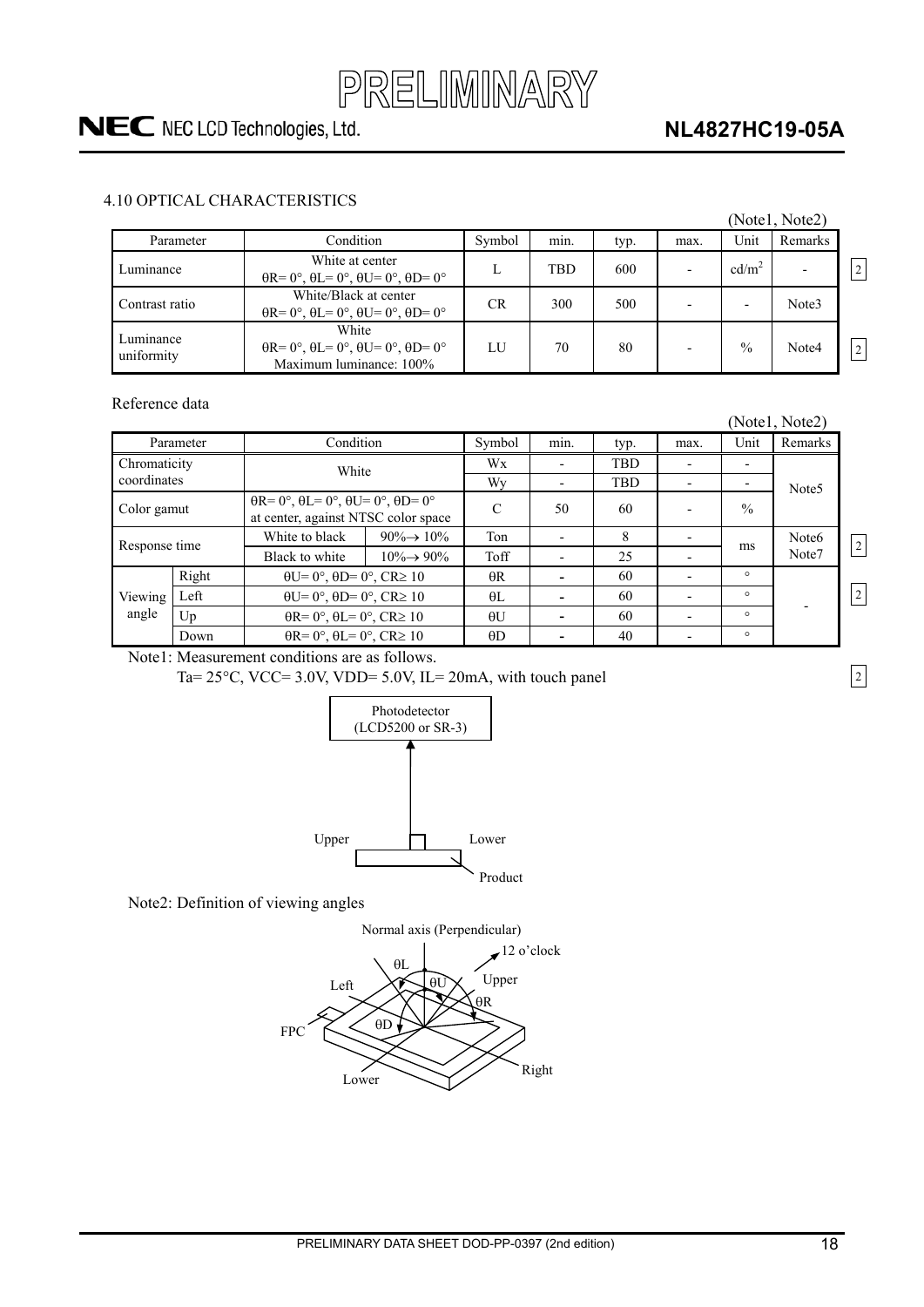

Note3: Definition of contrast ratio

The contrast ratio is calculated by using the following formula.

Luminance of white screen Contrast ratio  $(CR) = \frac{E$  contrast ratio  $(CR) = \frac{E}{L}$ 

Note4: Definition of luminance uniformity

Luminance uniformity is calculated by using the following formula.

Minimum luminance from A to I Luminance uniformity (LU) =  $\frac{1.4 \times 100}{\text{Maximum luminance from A to I}} \times 100$ 



- Note5: The White chromaticity coordinates are deviated by the LED deviation in addition to color filter deviation.
- Note6: Definition of response times

Response time is measured, the luminance changes from "white" to "black", or "black" to "white" on the same screen point, by photo-detector. Ton is the time it takes the luminance change from 90% down to 10%. Also Toff is the time it takes the luminance change from 10% up to 90% (See the following diagram.).



Note7: Product surface temperature:  $Top = 25^{\circ}C$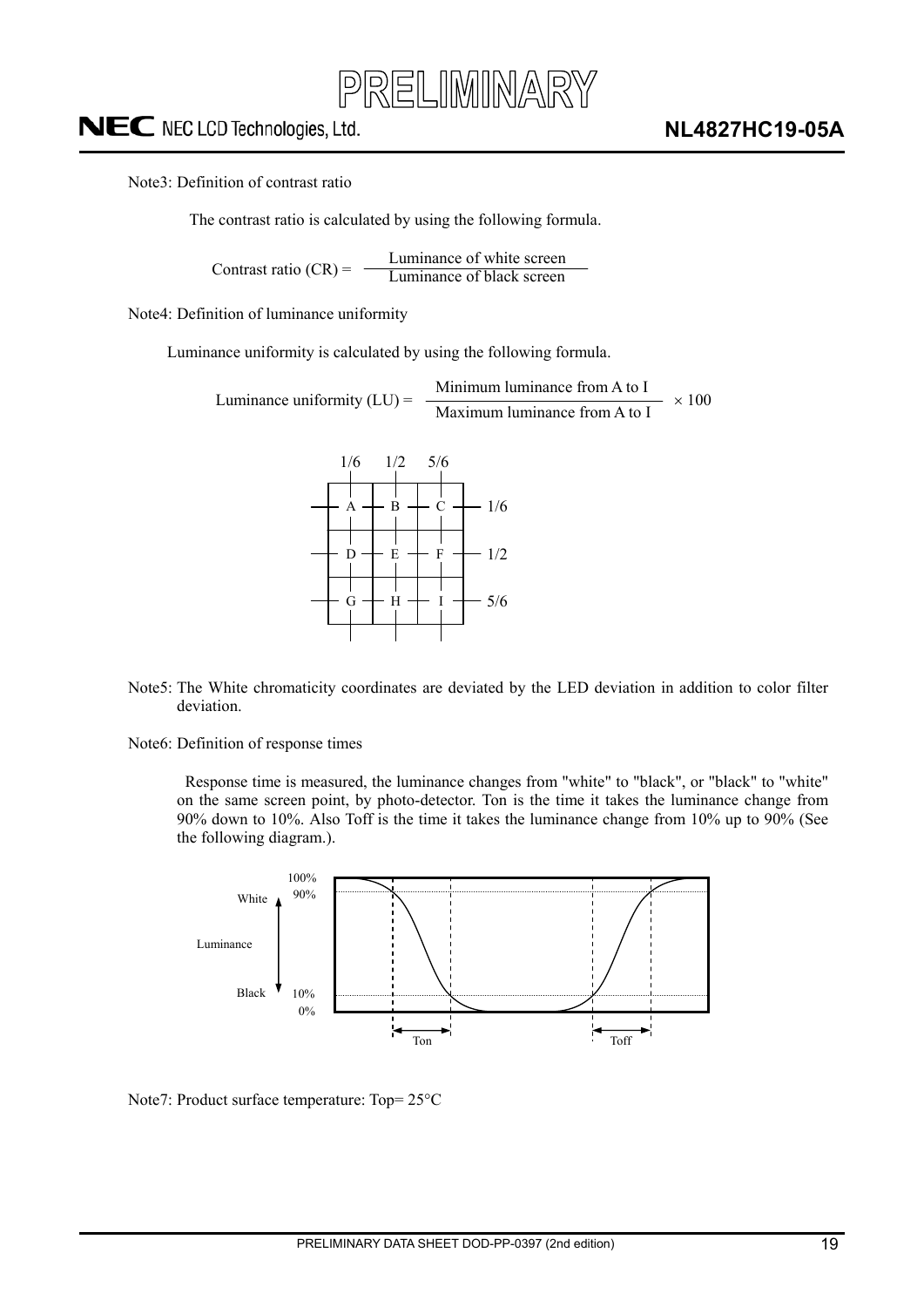

### **NL4827HC19-05A**

#### <span id="page-19-0"></span>**5. RELIABILITY TESTS**

|                                              |                                                                                                                                                          | (Note1)                 |  |
|----------------------------------------------|----------------------------------------------------------------------------------------------------------------------------------------------------------|-------------------------|--|
| Test item                                    | Condition                                                                                                                                                | Judgment                |  |
| High temperature and humidity<br>(Operation) | ① $60 \pm 2$ °C, RH= 90%, 240 hours<br>2 Display data is black.                                                                                          |                         |  |
| Heat cycle<br>(Operation)                    | $\textcircled{1}$ -20 ± 3°C1 hour<br>$70 \pm 3$ °C1 hour<br>2 50 cycles, 4 hours/cycle<br>3 Display data is black.                                       |                         |  |
| Thermal shock<br>(Non operation)             | $\textcircled{1}$ (-30) ± 3°C30 minutes<br>$(80) \pm 3$ °C30 minutes<br>2 100 cycles, 1 hour/cycle<br>Temperature transition time is within 5 minutes.   |                         |  |
| Low pressure<br>(Non operation)              | <b>15kPa</b><br>$(-30) \pm 3$ °C24 hours<br>$\circled{2}$<br>$(80) \pm 3$ °C24 hours<br>3                                                                | No display malfunctions |  |
| Low pressure<br>(Operation)                  | (1) 53.3kPa<br>2 -20 ± $3^{\circ}$ C24 hours<br>$70 \pm 3$ °C24 hours<br>(3)                                                                             |                         |  |
| <b>ESD</b><br>(Operation)                    | ① 150pF, 150Ω, $\pm$ 10kV<br>3 places on a panel surface<br>(2)<br>10 times each places at 1 sec interval<br>$\circledS$                                 |                         |  |
| <b>Dust</b><br>(Operation)                   | Sample dust: No. 15 (by JIS-Z8901)<br>①<br>15 seconds stir<br>(2)<br>8 times repeat at 1 hour interval<br>③                                              |                         |  |
| Vibration<br>(Operation)                     | 30 to 100Hz, $19.6 \text{m/s}^2$ (2G)<br>$\odot$<br>30 minutes/cycle<br>$\circled{2}$<br>3 X, Y, Z direction<br>1 times each directions<br>$\circled{4}$ | No display malfunctions |  |
| Mechanical shock<br>(Non operation)          | $\textcircled{1}$ 3,920m/s <sup>2</sup> , 2.5ms<br>$\pm X$ , $\pm Y$ , $\pm Z$ direction<br>(2)<br>3 1 times each directions                             | No physical damages     |  |

Note1: Display and appearance are checked under environmental conditions equivalent to the inspection conditions of defect specifications.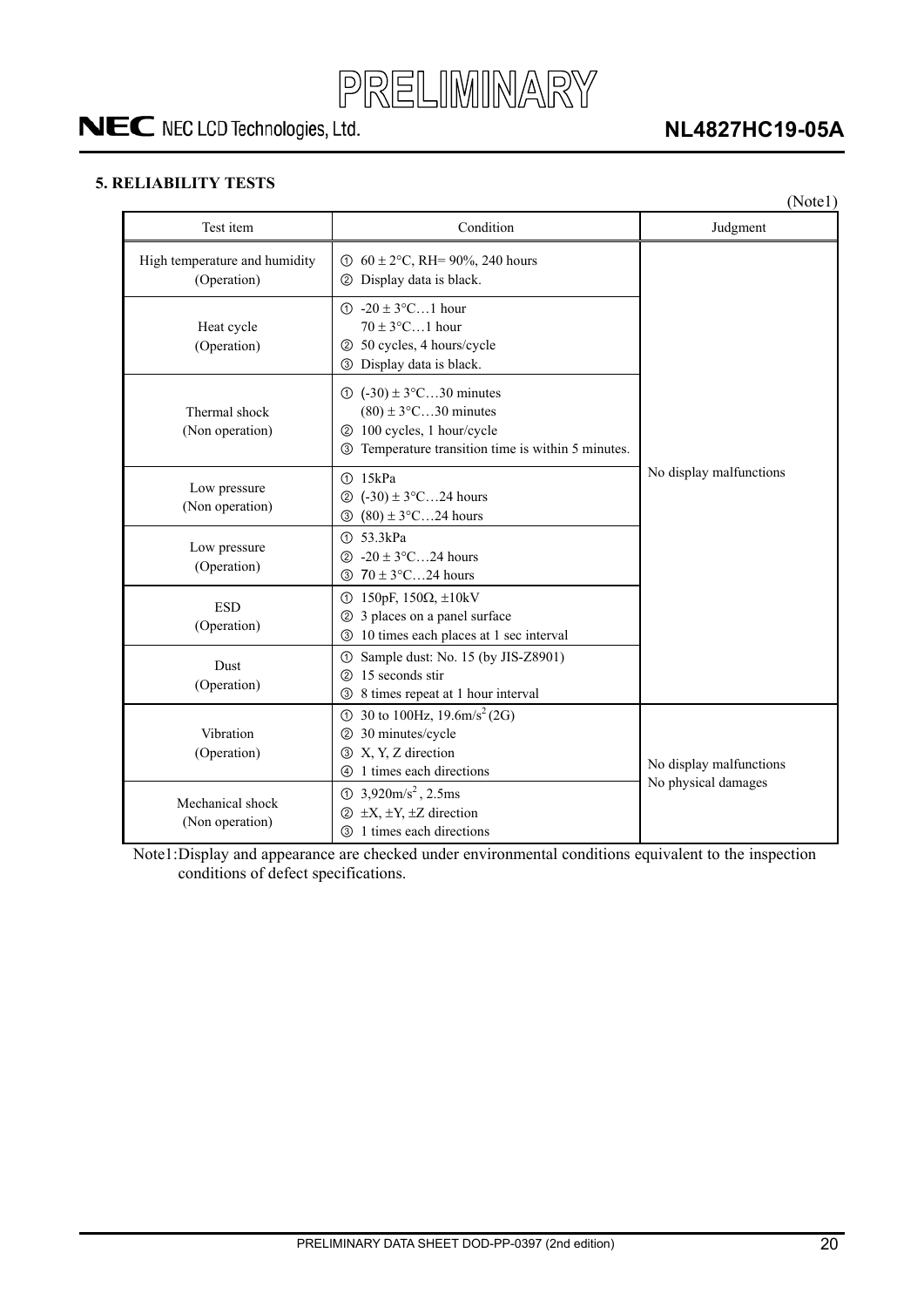

#### <span id="page-20-0"></span>**6. PRECAUTIONS**

#### 6.1 MEANING OF CAUTION SIGNS

The following caution signs have very important meaning. **Be sure to read "6.2 CAUTIONS" and "6.3 ATTENTIONS", after understanding these contents!** 



This sign has the meaning that customer will be injured by himself or the product will sustain a damage, if customer has wrong operations.



This sign has the meaning that customer will get an electrical shock, if customer has wrong operations.



This sign has the meaning that customer will be injured by himself, if customer has wrong operations.

#### 6.2 CAUTIONS

 **Do not touch the working backlight. There is a danger of an electric shock.** 

 **Do not touch the working backlight. There is a danger of burn injury.** 

  **Do not shock and press the LCD panel and the backlight! There is a danger of breaking,**  because they are made of glass. (Shock: To be not greater 3,920m/s<sup>2</sup> and to be not greater **2.5ms)**



#### 6.3.1 Handling of the product

- Take hold of both ends without touching the FPC when the product (LCD module) is picked up from the tray.
- ཱ Do not hook nor pull the FPC in order to avoid any damage.
- ི When the product is put on the table temporarily, display surface must be placed downward.
- ཱི When handling the product, take the measures of electrostatic discharge with such as earth band, ionic shower and so on, because the product may be damaged by electrostatic.
- $\circ$  The product must be installed and/or handled without any stress such as bends or twist. Bends, twist or any stress to any portion may cause display failures. And also do not put heavy or hard materials on the product.
- ཱུ Do not hit or rub the surface of touch panel with hard materials, because it is easily scratched. (Polarizer pencil-hardness: 3H)
- ྲྀ When cleaning the T/P surface, wipe it with a soft dry cloth.
- ཷ Do not push nor pull the FPC while the product is working.
- ླྀ Do not fold the FPC. When the FPC is folded, pattern disconnection may be caused. In case of bending FPC, the minimum curvature (R) must be more than 1.0 mm.
- ཹ When installing the product, do not contact a conductor such as a metal to the FPC excluding the terminal area. There is a risk of short circuit which is caused by breakage of insulation layer of the FPC.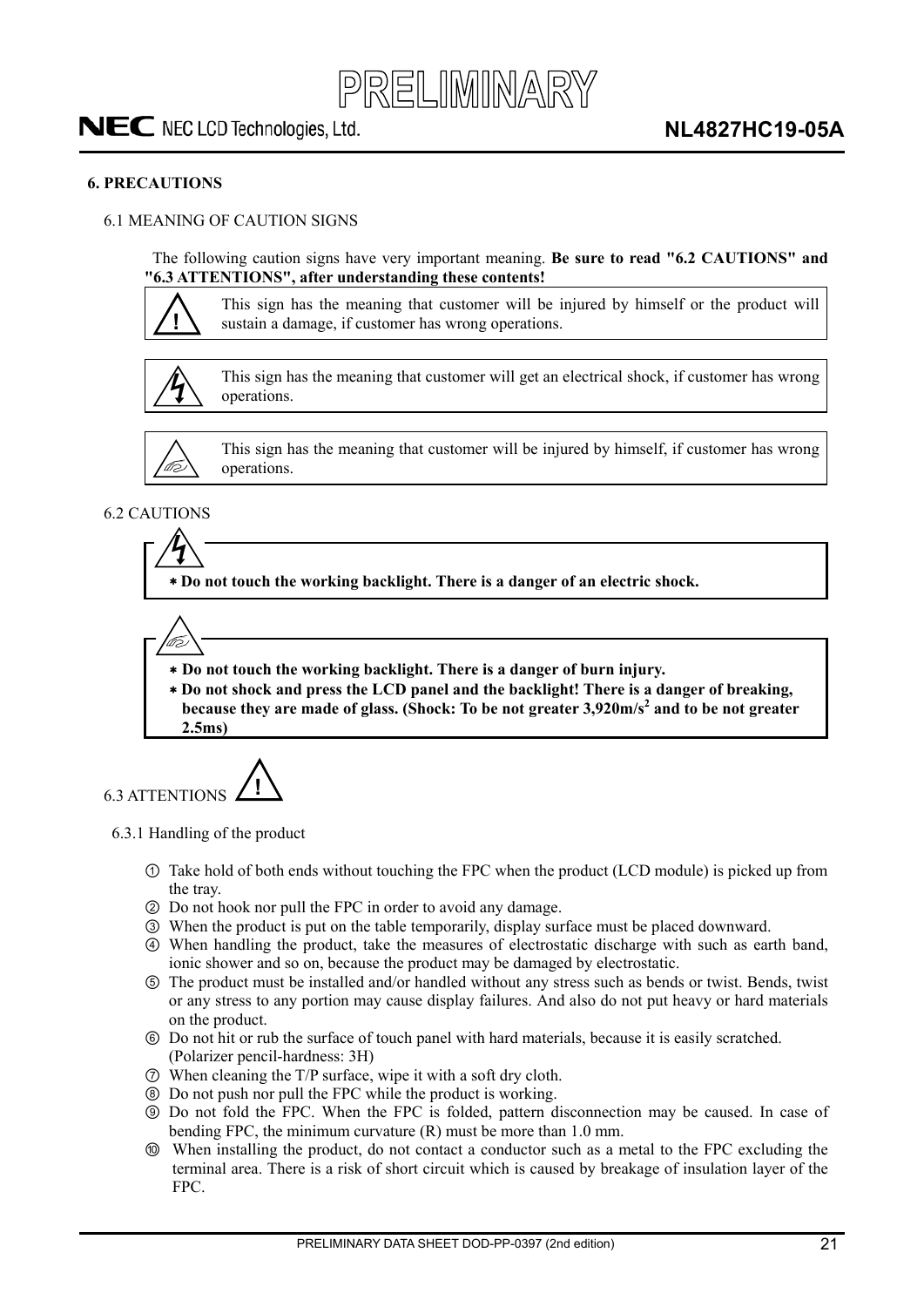

- <span id="page-21-0"></span>ེ When installing the product, apply the waterproof design to avoid going of water into the product.
- ཻ If the product is subjected to direct sunlight for a long time, touch panel transmission may be degraded.
- 6.3.2 Environment
	- Do not operate or store in high temperature, high humidity, dewdrop atmosphere or corrosive gases. Keep the product in packing box with antistatic pouch in room temperature to avoid for dusts and sunlight, when storing the product.
	- ཱ In order to prevent dew condensation occurring by temperature difference, the product packing box should be opened after enough time being left under the environment of an unpacking room. Evaluate the leaving time sufficiently because a situation of dew condensation occurring is changed by the environmental temperature and humidity. (Recommended leaving time: 6 hours or more with packing state)
	- ི Do not operate in high magnetic field. Circuits may be broken down by it.
	- ཱི This product is not designed as radiation hardened.
- 6.3.3 Characteristics

#### **The following items are neither defects nor failures.**

- Response time, luminance and color may be changed by ambient temperature.
- ཱ Display mura, flicker, vertical seam or small spot may be observed depending on display patterns.
- ི Do not display the fixed pattern for a long time because it may cause image sticking.
- ཱི Optical characteristics may be changed depending on input signal timings.

#### 6.3.4 Other

- All GND terminals should be used without any non-connected lines.
- ཱ Do not disassemble the product.
- ི Pack the product with original shipping package, in order to avoid any damages during transportation, when returning the product to NEC.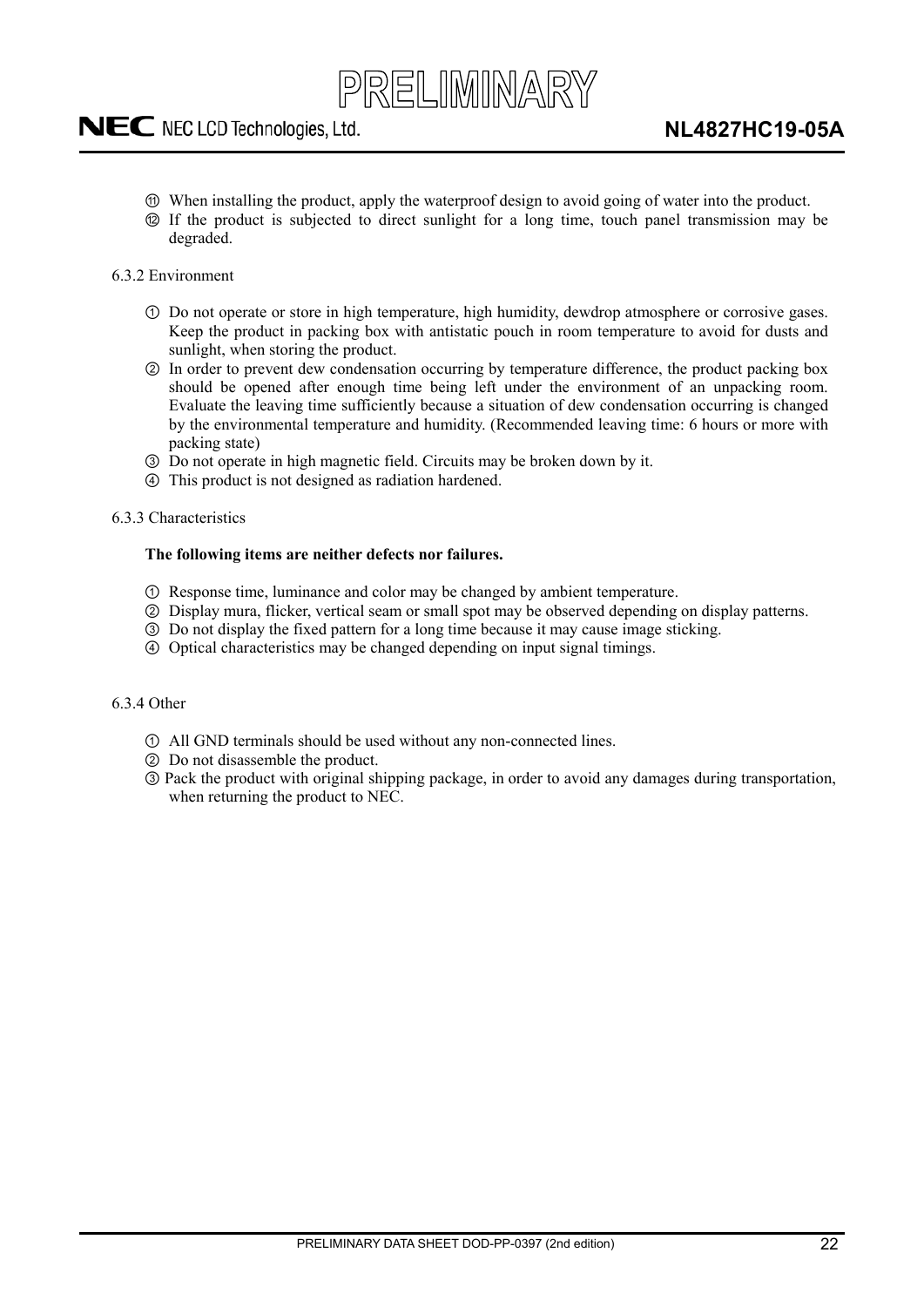

**NL4827HC19-05A**

#### **7. OUTLINE DRAWINGS**

Unit: mm

Note1: The values in parentheses are for reference.

- Note2: When installing the product to the customer equipment, do not apply any stress to rear side of the product, FPC, Soldering Area and Mounting Area. If not, it may cause display mura or break down of the product.
- Note3: While the product is working, do not contact a conductor such as a metal to the Soldering Area and Mounting Area of the FPC.

| Pin No.                 | Symbol          | Pin No. | Symbol          |
|-------------------------|-----------------|---------|-----------------|
| $\mathbf{1}$            | <b>GND</b>      | 26      | D17             |
| $\overline{2}$          | <b>VDD</b>      | 27      | D20             |
| 3                       | <b>VDD</b>      | 28      | D21             |
| $\overline{\mathbf{4}}$ | <b>GND</b>      | 29      | D22             |
| 5                       | DE              | 30      | D23             |
| 6                       | /RESET          | 31      | D <sub>24</sub> |
| 7                       | <b>HSYNC</b>    | 32      | D25             |
| 8                       | <b>VSYNC</b>    | 33      | D <sub>26</sub> |
| 9                       | <b>CLK</b>      | 34      | D <sub>27</sub> |
| 10                      | <b>GND</b>      | 35      | <b>GND</b>      |
| 11                      | D00             | 36      | <b>RSVD</b>     |
| 12                      | D <sub>01</sub> | 37      | <b>RSVD</b>     |
| 13                      | D <sub>02</sub> | 38      | <b>RSVD</b>     |
| 14                      | D <sub>03</sub> | 39      | <b>DISP</b>     |
| 15                      | D <sub>04</sub> | 40      | <b>TEST</b>     |
| 16                      | D <sub>05</sub> | 41      | <b>VCC</b>      |
| 17                      | D <sub>06</sub> | 42      | <b>GND</b>      |
| 18                      | D07             | 43      | N. C.           |
| 19                      | D10             | 44      | N. C.           |
| 20                      | D11             | 45      | N. C.           |
| 21                      | D12             | 46      | N. C.           |
| 22                      | D13             | 47      | <b>GND</b>      |
| 23                      | D14             | 48      | ANODE1          |
| 24                      | D15             | 49      | CATHODE1        |
| 25                      | D16             | 50      | ANODE2          |
|                         |                 | 51      | CATHODE2        |

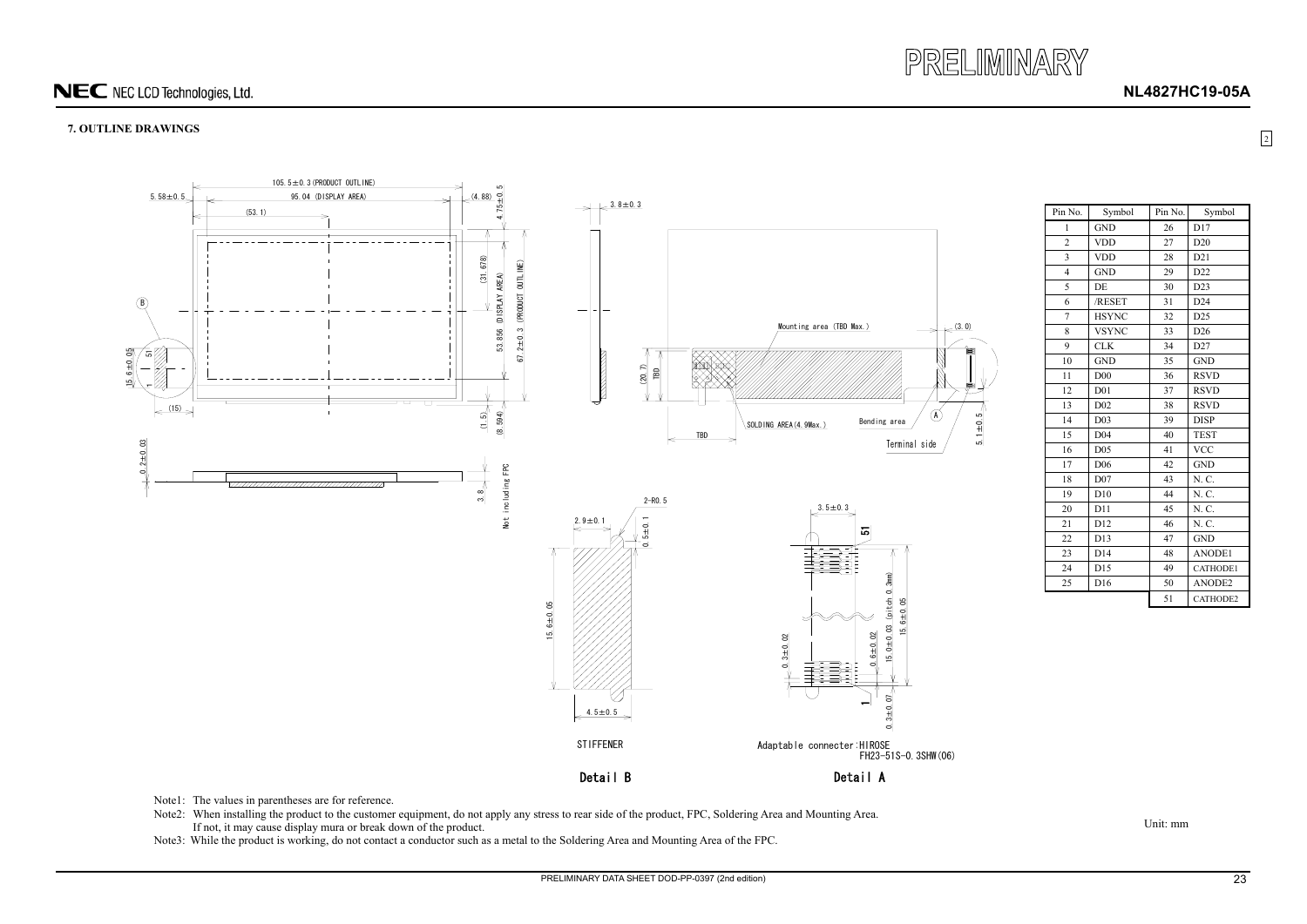

#### **REVISION HISTORY**

*The inside of latest specifications is revised to the clerical error and the major improvement of previous edition. Only a changed part such as functions, characteristic value and so on that may affect a design of customers, are described especially below.*

| <b>Edition</b> | <b>Document</b><br>number | Prepared<br>date | <b>Revision contents and signature</b>                                                                                                                 |  |  |  |
|----------------|---------------------------|------------------|--------------------------------------------------------------------------------------------------------------------------------------------------------|--|--|--|
| 1st            | DOD-PP-                   | Sep. 3,          | <b>Revision contents</b>                                                                                                                               |  |  |  |
| edition        | 0360                      | 2007             | New issue                                                                                                                                              |  |  |  |
|                |                           |                  |                                                                                                                                                        |  |  |  |
|                |                           |                  | Writer                                                                                                                                                 |  |  |  |
|                |                           |                  | Approved by<br>Checked by<br>Prepared by<br>E. KATAYAMA<br>T. OGAWA                                                                                    |  |  |  |
|                |                           |                  |                                                                                                                                                        |  |  |  |
| 2nd            | DOD-PP-<br>0397           | Oct. 15,<br>2007 | <b>Revision contents</b>                                                                                                                               |  |  |  |
| edition        |                           |                  | P5 General specifications                                                                                                                              |  |  |  |
|                |                           |                  | • Module size: $105.5$ (H) $\times$ 67.2 (V) $\times$ TBD (D)mm (typ.)                                                                                 |  |  |  |
|                |                           |                  | $\rightarrow$ 105.5 (H) × 67.2 (V) × 3.8 (D)mm (typ.)                                                                                                  |  |  |  |
|                |                           |                  | • Weight: TBD $\rightarrow$ 51 g (typ.)                                                                                                                |  |  |  |
|                |                           |                  | • Luminace: 550cd/m <sup>2</sup> (typ.) $\rightarrow$ 600cd/m <sup>2</sup> (typ.)                                                                      |  |  |  |
|                |                           |                  | • Response time: $25\text{ms (typ.)} \rightarrow 33\text{ms (typ.)}$                                                                                   |  |  |  |
|                |                           |                  | • Supply voltage-VCC: $2.5V \rightarrow 3.0V$ (typ.)                                                                                                   |  |  |  |
|                |                           |                  | • Power consumption<br>• LCD panel + Driver: TBD (typ.) $\rightarrow$ (125)mW (typ.)                                                                   |  |  |  |
|                |                           |                  | • Backlight: TBD (typ.) $\rightarrow$ (512)mW (typ.)                                                                                                   |  |  |  |
|                |                           |                  | P6-7 Block diagram                                                                                                                                     |  |  |  |
|                |                           |                  | · DISP (addition)                                                                                                                                      |  |  |  |
|                |                           |                  | • Pin No.39,40 (addition)                                                                                                                              |  |  |  |
|                |                           |                  | $\bullet$ VCC: $+2.5V \rightarrow +3.0V$                                                                                                               |  |  |  |
|                |                           |                  | P8 Mechanical specifications                                                                                                                           |  |  |  |
|                |                           |                  | • Module size: $105.5 \pm 0.3$ (W) $\times$ 67.2 $\pm$ 0.3 (H) $\times$ TBD $\pm$ 0.3 (D)mm (typ.)                                                     |  |  |  |
|                |                           |                  | $\rightarrow$ 105.5 ± 0.3 (W) × 67.2 ± 0.3 (H) × 3.8 ± 0.3 (D)mm (typ.)<br>• Weight: TBD $\rightarrow$ 51g (typ.), 53g (max.)                          |  |  |  |
|                |                           |                  | P8 Absolute maximum ratings                                                                                                                            |  |  |  |
|                |                           |                  | • Backlight: VR: $\leq$ 25 $\rightarrow$ $\leq$ 20 (V), PD: $\leq$ 615 $\rightarrow$ $\leq$ 492 (mW)                                                   |  |  |  |
|                |                           |                  | • Relative humidity: $\leq$ 36 (%) (addition)                                                                                                          |  |  |  |
|                |                           |                  | • Absolute humidity Remarks: Ta > $60^{\circ}$ C $\rightarrow$ Ta > 70°C                                                                               |  |  |  |
|                |                           |                  | • Note4: Ta= $60^{\circ}$ C and RH= $55\%$ $\rightarrow$ Ta= $70^{\circ}$ C and RH= $36\%$                                                             |  |  |  |
|                |                           |                  | P9 Logic/ LCD driving                                                                                                                                  |  |  |  |
|                |                           |                  | • VCC: TBD (min.), 2.5 (typ.), TBD (max.) $\rightarrow$ 2.3 (min.) 3.0 (typ.), 3.6 (max.) (V)                                                          |  |  |  |
|                |                           |                  | • VDD: TBD (min.), TBD (max.) $\rightarrow$ 4.8 (min.), 5.2 (max.) (V)<br>• VIH: $0.8VCC \rightarrow 0.7VCC$ (V), VIL: $0.2VCC \rightarrow 0.3VCC$ (V) |  |  |  |
|                |                           |                  | • ICC: TBD (typ.) $\rightarrow$ (4.0) (typ.) (mA), Remarks: VCC: 2.5V $\rightarrow$ 3.0V                                                               |  |  |  |
|                |                           |                  | • IDD: TBD (typ.) $\rightarrow$ (22.5) (typ.) (mA), Remarks: VCC: 2.5V $\rightarrow$ 3.0V                                                              |  |  |  |
|                |                           |                  | • Note1: T PPHCK= 8.69MHz, HSYNC= 16.56kHz, VSYNC= 60Hz                                                                                                |  |  |  |
|                |                           |                  | $\rightarrow$ PPHCK= (10.87)MHz, HSYNC= (20.7)kHz, VSYNC= (75)Hz                                                                                       |  |  |  |
|                |                           |                  | P9 Backlight                                                                                                                                           |  |  |  |
|                |                           |                  | • Forward voltage: $(16.0)$ (typ.), TBD (max.) $\rightarrow$ 12.8 (typ.), 14 (max.) (V)                                                                |  |  |  |
|                |                           |                  | P9-10 Power supply voltage sequence                                                                                                                    |  |  |  |
|                |                           |                  | · Diagam (revision)<br>• Note1 (change), Note2 (addition)                                                                                              |  |  |  |
|                |                           |                  | P10 Interface pin connections                                                                                                                          |  |  |  |
|                |                           |                  | • Pin No.39: RSVD $\rightarrow$ DISP, Pin No.40: N.C. $\rightarrow$ TEST                                                                               |  |  |  |
|                |                           |                  | P11 Description of terminals                                                                                                                           |  |  |  |
|                |                           |                  | · DISP (addition)                                                                                                                                      |  |  |  |
|                |                           |                  | • Circuits of backlight (revision)                                                                                                                     |  |  |  |
|                |                           |                  | P14 Input signal timing<br>$\overline{VCC} = 2.5V \rightarrow \overline{VCC} = 3.0V$                                                                   |  |  |  |
|                |                           |                  |                                                                                                                                                        |  |  |  |
|                |                           |                  |                                                                                                                                                        |  |  |  |